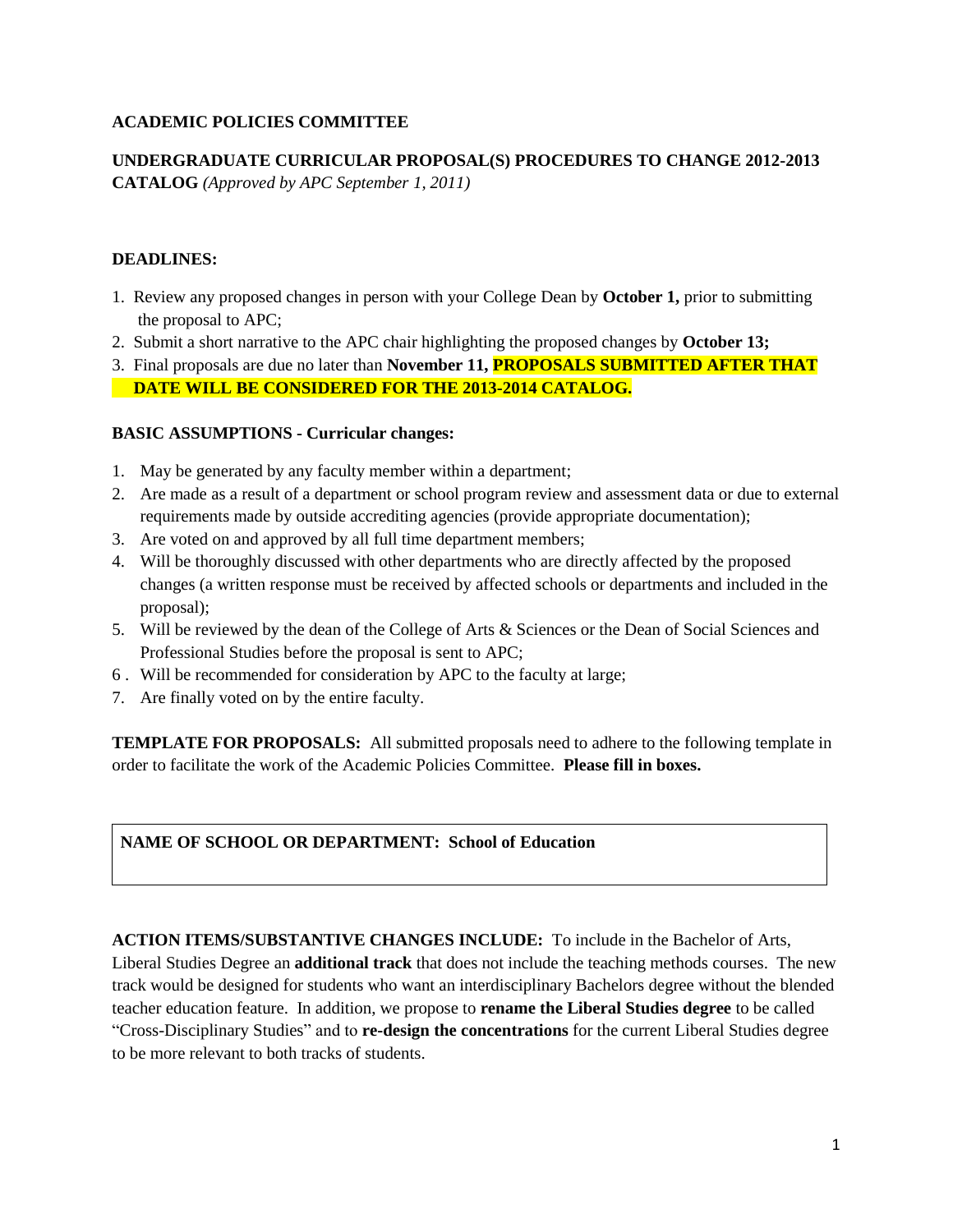Proposal I: To rename the Liberal Studies degree to become *Cross-Disciplinary Studies: Teacher Education*, and *Cross-Disciplinary Studies: Integrated Education.*

Proposal II: To add an additional track to the current Liberal Studies degree in the School of Education to be called *Cross-Disciplinary Studies: Integrated Education*, and to that track add a senior course called *EDU415, From Shape to Send: Teaching and Learning for Personal and Professional Development*

Proposal III: To change the three choices within the History/Social Science concentrations from 1) American Studies, 2) Constitutional Studies and 3) International Studies to 1) *Urban American Studies* and 2) *International Studies*

Proposal IV: To add two 12-unit concentrations to the choices available to all Liberal Studies majors, to be called *Pre-Business Emphasis*, and *Media Communication Emphasis*.

Proposal V: To add *LIT535, Methods of Teaching English*, to the Reading, Language and Literature Concentration, English Emphasis

**II. Rationale:** Each proposal needs thorough explanations as to why the change is being suggested. Please answer the following questions in your rationale and include other appropriate reasons in this section.

1. How has assessment data informed the proposed change and how recently has your department or school completed a program review? For example, have alumni, outside reviewers, etc., suggested improvements?

Currently, the Liberal Studies degree at Point Loma Nazarene University is only marketed to the individual who will eventually seek their Multiple Subjects Teaching Credential. **A number of students, however, enter the university choosing Liberal Studies as their major, and in the midst of their program decide against a career in the elementary classroom**. Because the major includes four credential courses, four courses in classroom methodology and 60 hours of fieldwork, these students end up taking 8 courses they will not utilize because they want the Liberal Studies degree nonetheless. We have found in the last 4 years of exit data that approximately 40% of PLNU students in the Liberal Studies degree chose not to seek the teaching credential after they had finished their bachelor's degree, which grew to 57% in 2010- 11 because of the uninviting job market in the teaching career at this time. We are encouraged by market trends, expected retirements and by school administrators across California that the teaching market will be flourishing in 3-5 years, but each year we have a number of students who know by their junior year they will not be seeking their teaching credential and would have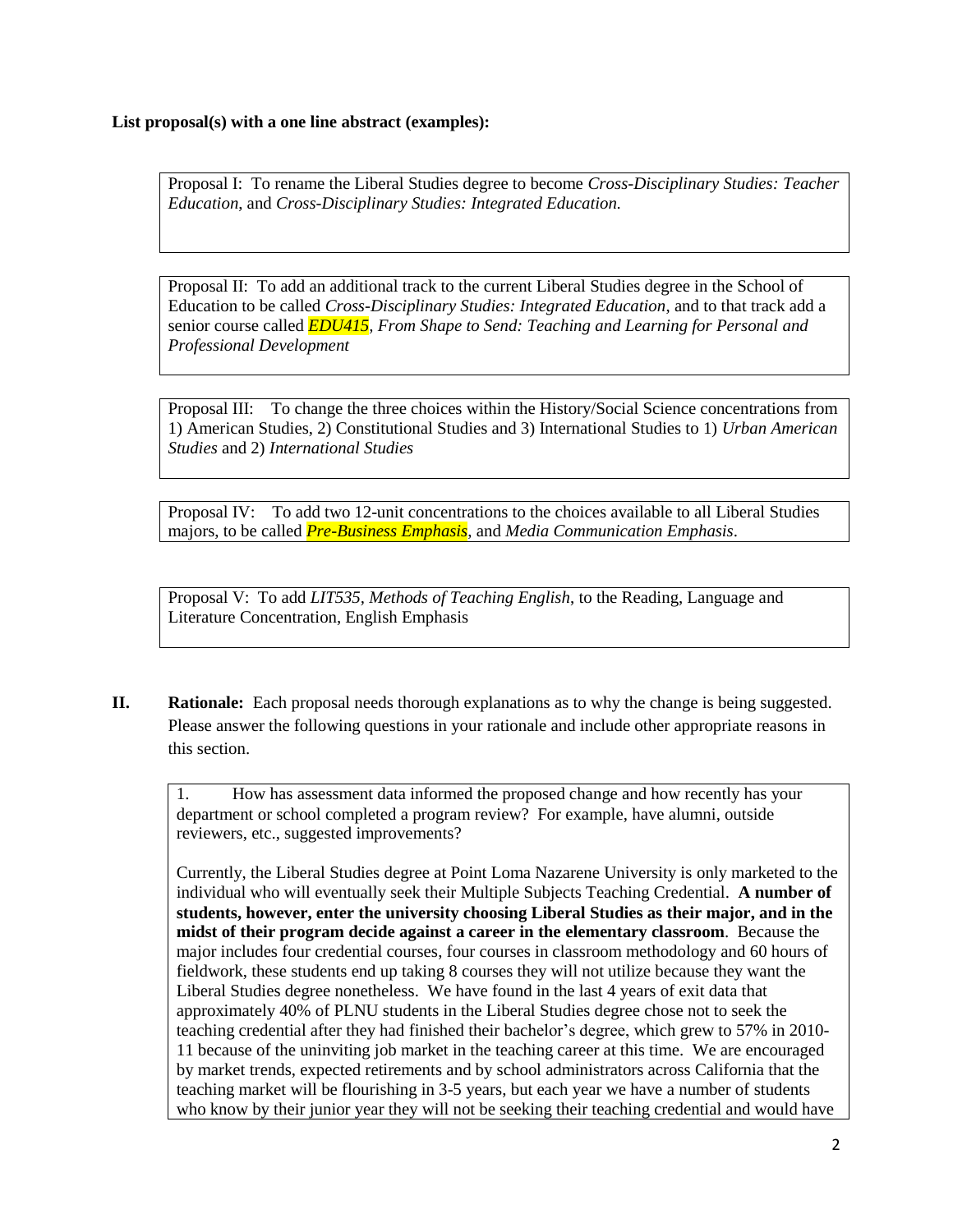liked an alternative route within the Liberal Studies degree. This past year, the data told us:

- 43% of Liberal Studies graduates (26 total) in 2010-11 sought the teaching credential after graduation. 57% have not attended any credential program.
- 2 of 26 Liberal Studies graduates were below the GPA criteria and would have liked an alternate route rather than continuing to take Teacher Education courses.
- 5 of 23 Liberal Studies graduates asked for alternative coursework as they entered their junior year, noting they were not feeling called to the classroom.

**These statistics, research about specialized and technical education, and research of other universities who offer a Liberal Studies/Interdisciplinary degree leads us to pursue an alternative route within our current Liberal Studies degree called "Cross-Disciplinary Studies: Integrated Education" (Proposal I).**

**Proposal II** suggests adding the course EDU415, *From Shape to Send: Teaching and Learning for Personal and Professional Development*, to the "Integrated Education" track. This will give students a senior experience where they must actively integrate knowledge of self, faith, their chosen emphasis of study and their education coursework into a signature assignment built upon the integrated learning experiences across disciplines. We will eliminate one section of EDU324 each year in order to accommodate for the addition of this course, offered just once per year.

With regards to the History/Social Science concentration choices in the Liberal Studies degree (**Proposal III**), every Liberal Studies/Cross-Disciplinary Studies major would still be required to choose a 12-unit concentration giving them a body of courses in one area to explore in depth. The History and Social Science concentrations are selected very infrequently by our students, so the purpose is to re-design them to become more relevant to both sets of students, those on the "teacher education track" and those on the "integrated education" track.

Over the past 5 years, only 11 of 384 Liberal Studies majors have chosen a concentration in the History/Social Science category. 4 of those were in the *American Studies* emphasis, and 7 were in the *International Studies* emphasis.

The goal is to create two concentrations in the History and Social Science area called 1) Urban American Studies and 2) International Studies. These concentrations would be relevant and attractive to students who plan to study, teach, serve or work in urban America or in international settings, and the following courses would support these experiences (developed in collaboration with the History/Political Science Department):

Urban American Studies Emphasis:

HIS370 (4) – California History, required for Liberal Studies teacher track AND Interdisciplinary Professional Studies track Choose 2 courses from: HIS480 (4) – Seminar in San Diego History POL360 (4) – Urban Politics (offered Spring every two years) HIS435 (4) - Asian American History: 1800 to the present HIS425 (4) – United States since 1914

International Studies Emphasis: Choose 1 course from: SOC201 (3) – Cultural Anthropology POL290 (3) – World Regional Geography POL230 (4) – Intro to International Relations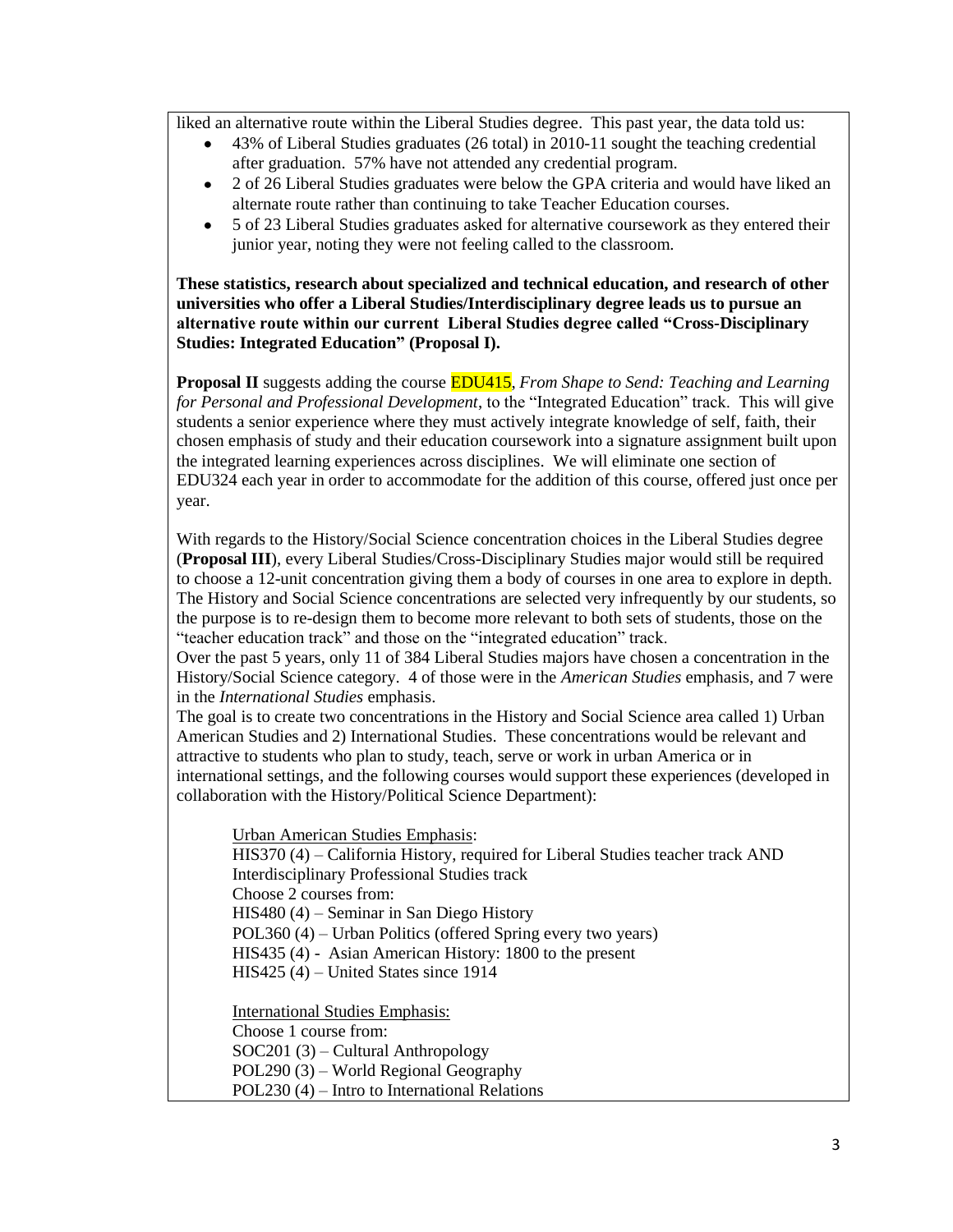Choose 2 courses from: POL437 (4) – International Economics (crosslisted as ECO410) POL435 (4) – Global Governance HIS355 (4) – Modern Middle East HIS415 (4) – Europe and the World

**Proposal IV requests that we add two concentrations called Business Foundations, and Media Communication**. We expect this will be most attractive to the Integrated Education track, but will be available as well to the Teacher Education track.

**Proposal V suggests adding** *LIT535, Methods of Teaching English***, to the Reading, Language and Literature Concentration, English Emphasis**. This course is an attractive option for the upper elementary teacher who will teach literature in  $4<sup>th</sup>$ -8<sup>th</sup> grade, as well as for the growing number of Multiple Subject candidates who are choosing to obtain a secondary credential at the same time. Adding this course to the concentration would give candidates headed for the upper elementary classroom, as well as the dual credential candidate, the secondary methods course required of Single Subject English teacher candidates.

2. What are comparable universities and colleges doing?

The following are examples of universities that offer a Liberal Studies degree with both a teacher education strand and a "generalist" strand:

California State University, Fresno – *"all Liberal Studies students complete the same program of 99-103 units of general education and major courses but then have several ways in which they may complete their degree. For those pursuing a Multiple Subject Credential, most of the credential courses may be included in a carefully planned four-year program."(CSU Fresno website)*

Pepperdine University – "*The Liberal Arts major provides a cross-disciplinary academic degree for students interested in pursuing a Multiple Subject Teaching Credential OR those interested in cultivating a comprehensive academic understanding of the disciplinary areas particular to liberal arts. Liberal Arts students interested in teacher education will be able to meet subject matter program requirements for the California 2042 Multiple Subject Teaching Credential. The major includes three education courses for teacher education students. Students with other career goals may select from these or different courses to complete degree requirements."*

The University of Oklahoma – *"the BA LS was not designed as a vocational degree. Instead, it was created as a life-enhancing educational degree of interdisciplinary education which regards knowledge as a unified whole. Some positions, such as teaching, require additional experience and/or education."(University of Oklahoma website)*

Santa Clara University – *"The liberal arts major at Santa Clara University has long been known as the pre-teaching major, designed for undergraduates interested in a career in elementary school teaching or students seeking a broad background in the liberal arts and sciences. Liberal Studies is ideal for those whose career aspirations include social work, mediation and family law, youth center management, child care, school counseling, speech therapy, political advocacy, and careers in the non-profit sector centered on children, youth, and families. (Santa Clara University website)*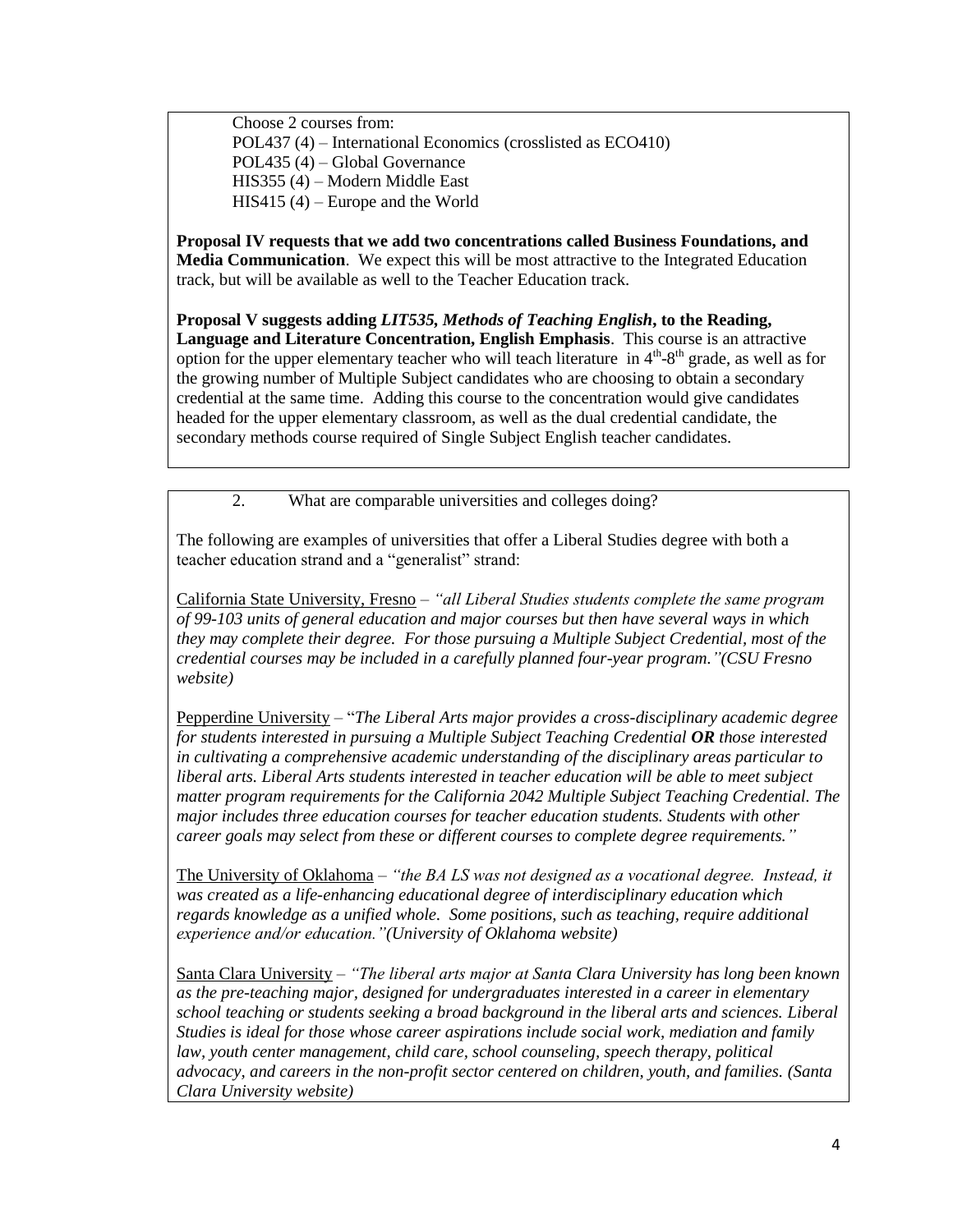Other universities offer the Liberal Studies degree as a pure Liberal Arts degree with no connection to, or expectation of, progression to a teaching credential:

Georgetown University – *"In today's ever-changing business climate the Liberal Studies degree provides students a strong foundation to become leaders within their local, national and international communities. The 13 core courses provide the foundations for successful undergraduate study from the liberal studies perspective. In addition to the cores courses, you must complete 48 credits in one of 13 concentrations." (Georgetown University website)*  \*Note: none of the 13 concentrations are Education concentrations

UC Berkeley – *"The Interdisciplinary Studies Major at UC-Berkeley offers students the opportunity to develop an individualized cross disciplinary major utilizing courses from the sciences, the humanities, and/or the professional schools and colleges. It also enables students to apply key concepts and theoretical instruments from several disciplines to the research design and execution of a senior thesis." (UC Berkeley website)*

Southern Nazarene University – Our sister university offers two separate degrees called Education - Liberal Studies, and Elementary Education.

*"The Education Liberal Studies major is for an individual who is interested in a broad liberal arts education, or may have started a teacher education program but discovers an incompatibility with the expectations of the teaching profession. This candidate may be interested in parenting and family relationships, has interest in church or business responsibilities and desires to combine these areas with education, or may not have a clear vocational goal. This candidate is not seeking a standard teaching certificate."* (SNU 2011-2012 Undergraduate Catalog)

It is clear that the PLNU Blended program of Liberal Studies and Multiple Subject Teaching Credential is a rare and attractive option for those students headed to the Elementary classroom, as not many universities offer the blended option. In addition, the opportunity to be a Liberal Studies/Cross-Disciplinary Studies major in order to receive a diverse and broad education would be beneficial for many students who have not yet made a career choice.

3. Is the change related to stipulations imposed by outside accrediting agencies (addressing standards, etc.)? No

4. How does the proposed change relate to the mission of the university?

It is the hope of the School of Education that the additional track in the Liberal Studies degree embraces a broader scope of options and possibilities for the student who intentionally chooses a Christian, Liberal Arts university and seeks an interdisciplinary experience. This is a gap that needs to be filled, and a Christian, faith-based interdisciplinary education is one of the best ways to prepare for an unknown future, personally, professionally and spiritually. **The Liberal Studies degree should offer a variety of experiences and serve the integrated individual. Cross-disciplinary education gives meaning, provides motivation and purpose, and offers a broad experience in a variety of departments, lending a critical perspective that enables the student to adapt his/her competence to a changing world.**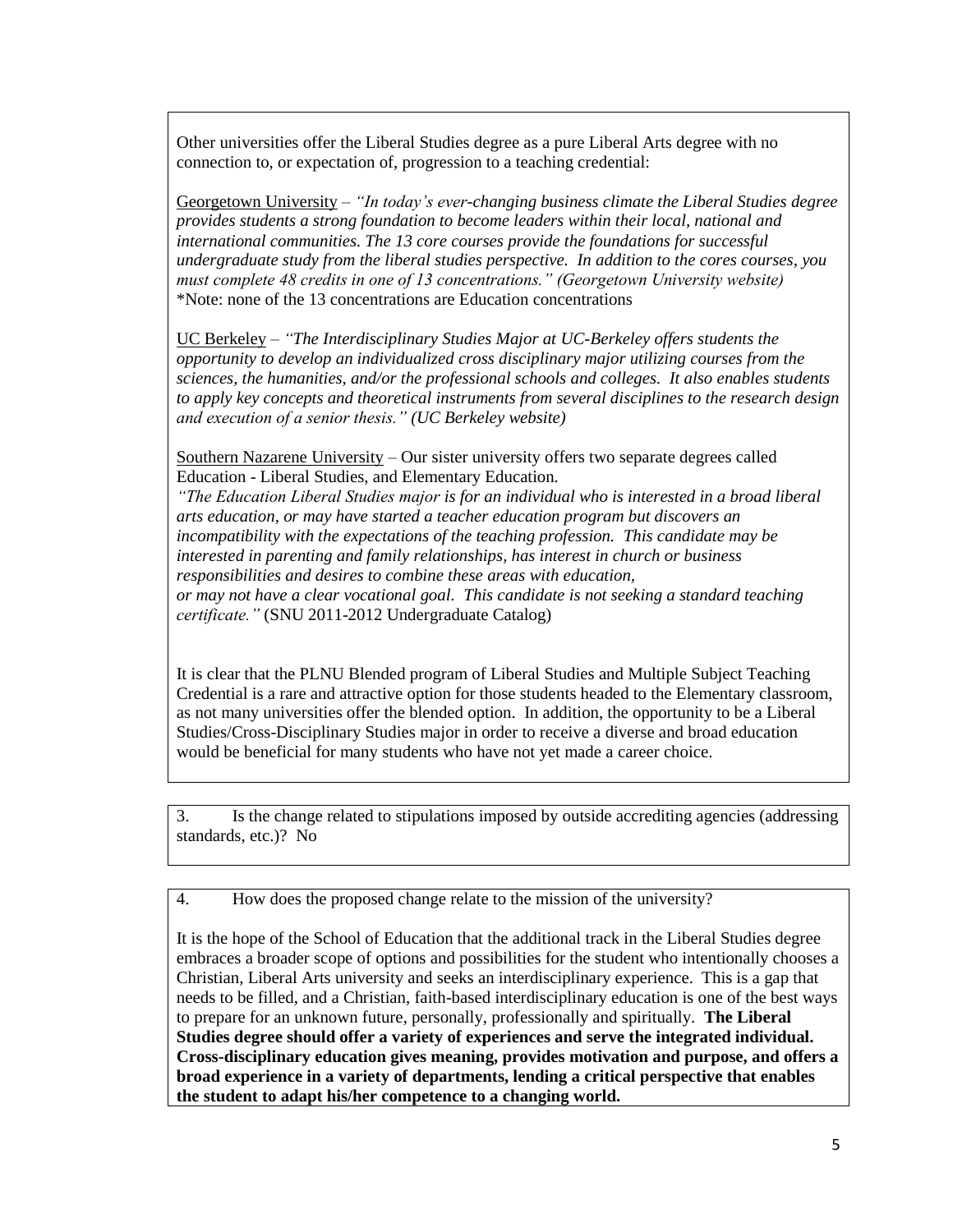The change in the concentration choices is related to the mission of the university in that we are preparing individuals for service in the most needed arenas, urban neighborhoods and international setting where our candidates can prepare for such settings in the safety of our university oversight in order to be transformational influences when they leave our venue.

5. How does the change accommodate the department or school's learning outcomes for the major, minor, concentration, etc.? For instance, does the change help balance out the curriculum, or does it fill in a missing gap that would help strengthen the program? Does it add breadth or depth, etc.?

The Liberal Studies degree is a 128-unit major and currently incorporates 24 upper division units, and 9 lower division units, specifically for the classroom teacher. Twelve of those units also satisfy requirements toward the Multiple Subjects Teaching Credential. Also within the major is 60 hours of classroom experience required as part of both the degree and the credential which students begin to satisfy their sophomore year. These requirements are of great benefit to those Liberal Studies majors who intend to have a career as an elementary classroom teacher, as they are satisfying credential requirements in an undergraduate, blended program which is attractive to students who are certain they want to become teachers. For those students who are unsure, or change their mind about their intended career, this available track fills the gap for them, allowing them to not have to change their major and be exposed to a number of departments and courses that might illuminate a different interest or passion.

6. What impact will it have on the size of the major, minor, etc.?

We aim to serve the same number of students who currently choose Liberal Studies as their major (approximately 100 students), and offer them a choice point by substituting 8 classroomfocused courses with 8 alternative courses across the same departments.

7. Will the change(s) be sustainable with human and financial resources?

Yes. Creating an additional path for the Liberal Studies major will better serve the students who are already choosing Liberal Studies as a major, re-routing them to courses that already exist which will create no additional human or financial resources at this time or in the foreseeable future.

8. State other rationale that you deem appropriate.

A cross disciplinary degree utilizes courses from the sciences, social sciences, the humanities, and the professional schools and colleges. Research tells us that the generation of students in our university today may change careers multiple times, quite different from the generations who have preceded them. Because the Liberal Studies degree serves broad objectives and purposes, in addition to the Multiple Subjects Teaching Credential, the Liberal Studies degree is attractive to students who will be looking for a different career choice. **Interdisciplinary education tends to be more adaptable to the variety of careers one may enter, to include areas of employment that are not even in existence today** (NYU Steinhardt School of Culture, Education, and Human Development. New York University, 2011. Web. 10 Aug,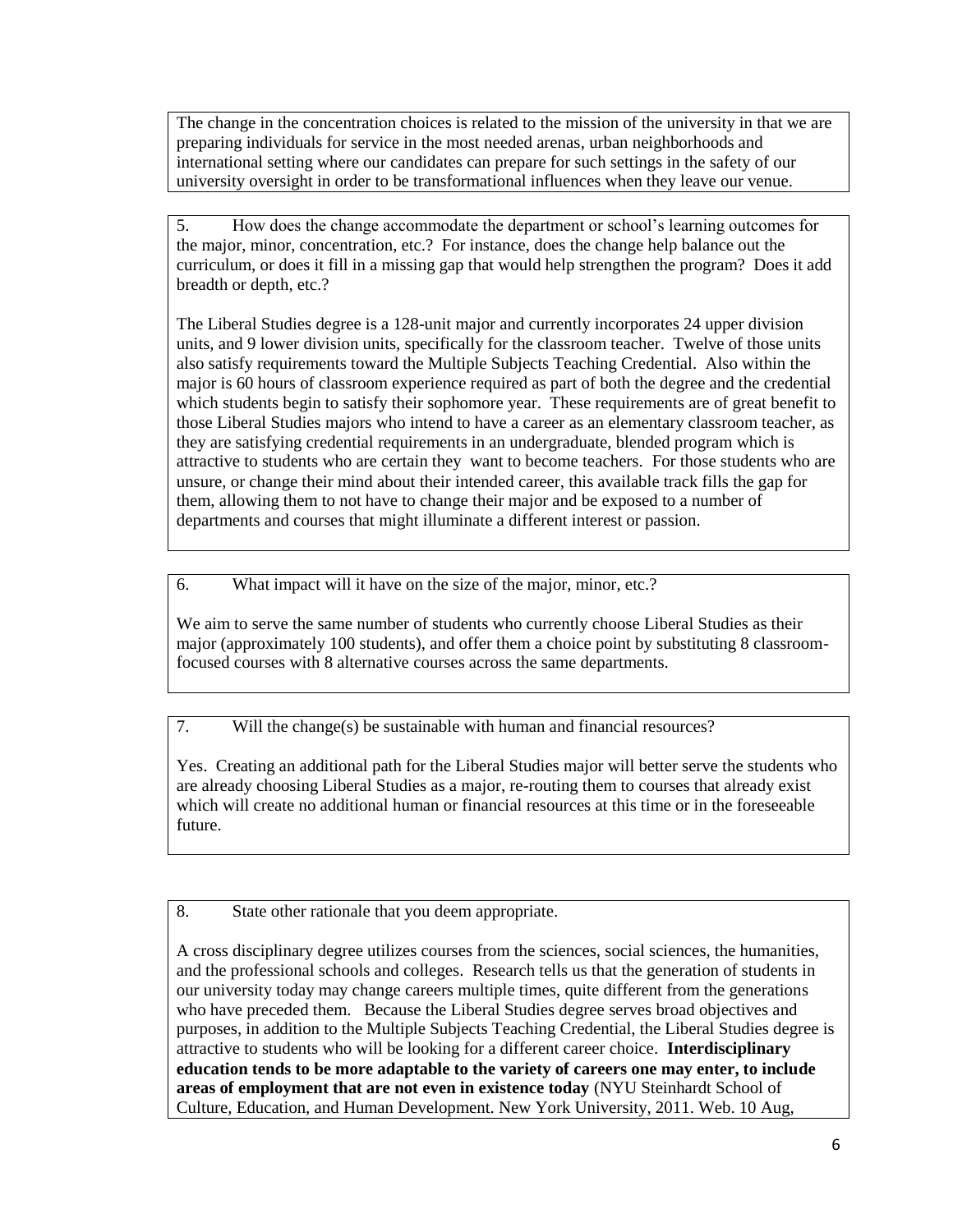2011). It can assist the individual in understanding and solving personal problems, helps preserve and enhance a free society, and integrates isolated bodies of factual information into some sense of unity and thus facilitates decision-making and problem solving. The incredible volume of sources created by the explosion of knowledge demand that the individual select, synthesize, generalize, evaluate, and apply diverse and fragmented learning. Putting all these pieces together is the work of interdisciplinary education, offered through the Liberal Studies and/or Cross-Disciplinary Studies degree at a number of institutions at the university level.

**III. Tentative Syllabus/Course Learning Outcomes:** If you are proposing new courses, please include a tentative syllabus with course learning outcomes. This should not include textbooks, calendar, etc., but merely an idea of what the course content will include as well as what you hope the student will accomplish by the end of the course. **State four course learning outcomes at the most.** 

# **Syllabus: see attachment C**

### **Student Learning Outcomes**

#### *Students will:*

- 1. Develop a *Personal & Professional Life-Direction Plan* integrating learning experiences and knowledge from their major and all areas of their academic study, their faith, and their understanding and development of their Strengths
- 2. Demonstrate and utilize a *research-based focus* for work, personal life, and interests
- 3. Demonstrate **ability to speak to a variety of audiences** in a clear, coherent, and organized manner
- 4. **Write clearly and coherently** for a diverse range of audiences and purposes
- 5. Discern and address **moral and spiritual foundations for living and implications for teaching and learning**
- **IV. Catalog Copy:** What will these changes look like in the catalog?

See attachment B.

# **V. Recorded Department/School Vote:**

Please state the number and percentage of department school faculty who voted for the proposal. If other departments are affected, please inform the committee how those departments voted. Department chairs and affected professors have been contacted personally to recommend an appropriate course(s) for the new "Integrated Education" track. The proposal has been vetted twice with the Teacher Education Committee, suggested changes were made and committee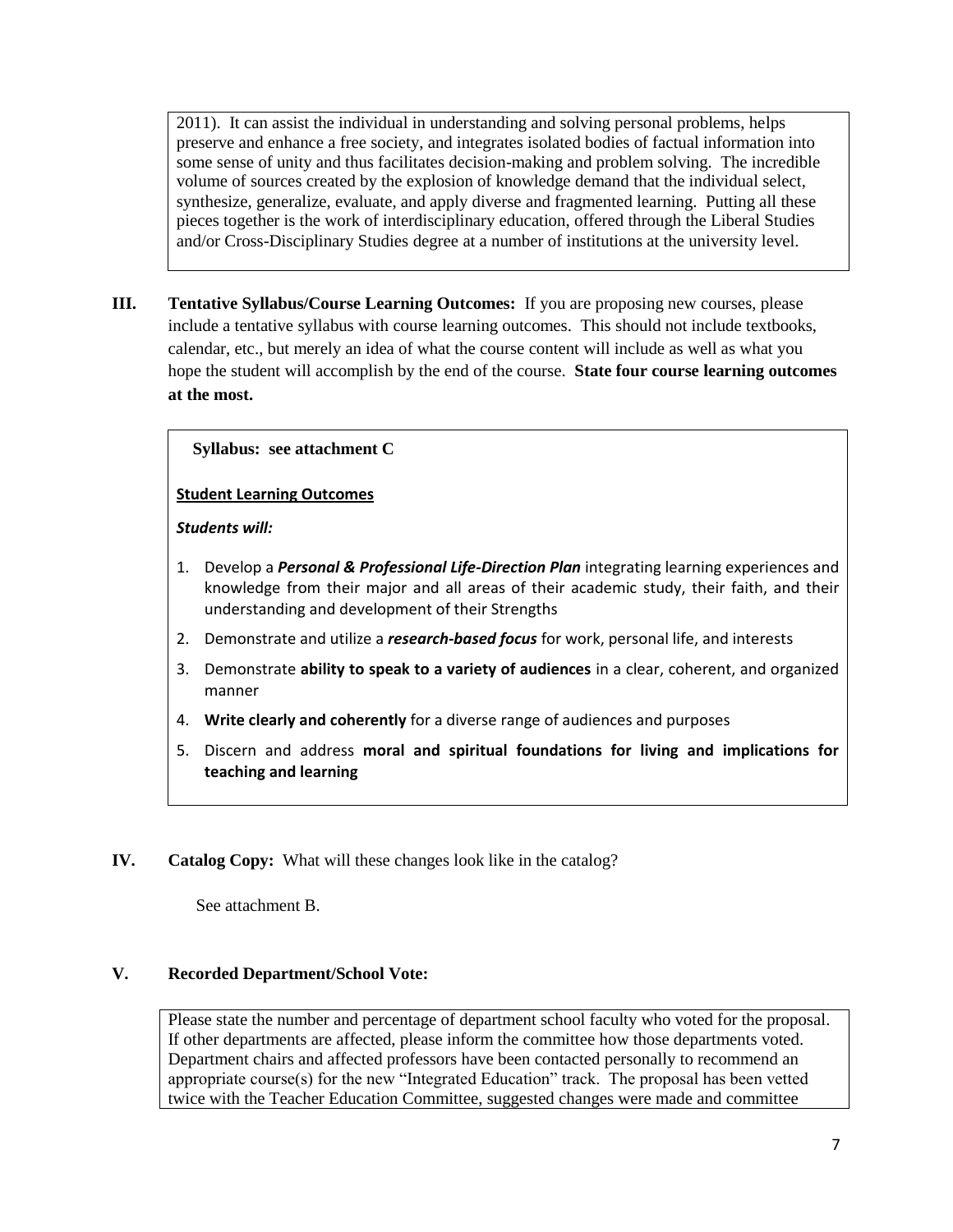members took the proposal back to their departments for a final vetting. 100% of School of Education faculty voted in support of this proposal.

### **VI. Library Impact:**

What new library acquisitions, if any, will be needed to support the proposed changes? (If none, please state that.)

There are no new library acquisitions needed.

# **VII. Technological Impact:**

 What new software, hardware or additional lab space will be needed to support the proposed changes? (If none, please state that.)

There are no new technological needs associated with this proposal.

### **VIII. Final Summary: Review course and staffing impact with your College Dean.**

**Total course additions: 1**

**Total course deletions: 0**

**Total unit additions: 0**

**Total unit deletions: 0**

**Rotation of courses or deletion of sections to accommodate additions: 1**

**Staffing impact/increase or decrease: 0**

## **Final Check-off List:**

- \_x\_ The College Dean has been consulted.
- \_x\_ All affected departments have been contacted and the results are indicated in the proposal.
- \_x\_ The proposal has been voted on by the department.
- \_x\_ Appropriate contacts have been made with the library and media services.
- \_x\_ Staffing impact has been addressed.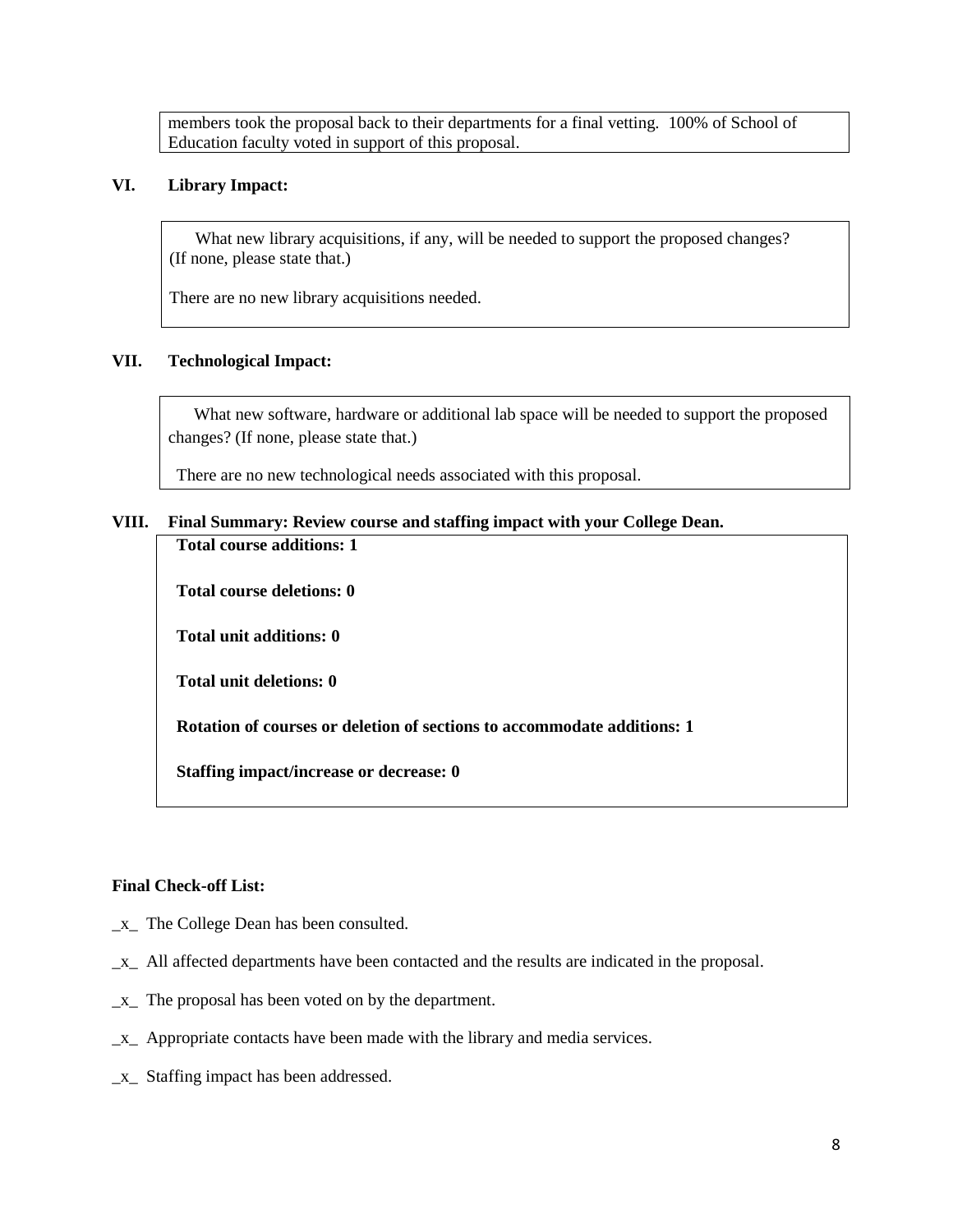#### Attachments

### A) **Proposed sequence of courses for each track of Cross-Disciplinary degree**

The following chart will show the current requirements for the Bachelor of Arts in Liberal Studies, and the proposed changes to create an additional track for students who opt not to pursue the teaching credential within the Bachelor's degree called "Cross-disciplinary Studies: Integrated Education". All students would begin the Cross-disciplinary Studies degree together satisfying the GE requirements currently in the degree, as well as two courses in the Education department, *Legal, Ethical and Wesleyan Perspectives on Education* (EDU304) and *Research-Based Learning Theory* (EDU402), both fundamental understanding of learning courses whose application spans all learning environments. All students would also continue to take the 2 Elementary Mathematics courses currently required for all Liberal Studies students, MTH 213 and MTH 223, for two reasons: the fundamental math concepts in these courses are useful skill building experiences, and, any student who may choose to go the teacher track would need to have these two courses finished sophomore year (these courses could be substituted for other math courses at the request of the student).

# **"Teacher Education**" "**Integrated Education"**

# **Current Liberal Studies Degree, Proposed Cross-Disciplinary Studies,**

| <b>Typical Freshman Year</b>                    | Units | <b>Typical Freshman Year</b> | Units |
|-------------------------------------------------|-------|------------------------------|-------|
| Psychology of Personal Development (PSY101) GE  | 4     | <b>SAME</b>                  |       |
|                                                 |       |                              |       |
| College Composition (WRI110) GE                 | 5     |                              |       |
| Old Testament History and Religion (BIB101) GE  | 2     |                              |       |
| New Testament History and Religion (BIB102) GE  | 3     |                              |       |
| Intro to Art (ART100 or 102)OR                  | 2     |                              |       |
| Intro to Music (MUH100) GE                      | (3)   |                              |       |
| Principles of Human Communication (COM100)      | 3     |                              |       |
| GE                                              |       |                              |       |
| Intro to Theater (TRE101)                       | 2     |                              |       |
| Foreign Language 1 (SPA/FRE/GER 101)            | 4     |                              |       |
| Foreign Language 2 (SPA/FRE/GER 101) GE         |       |                              |       |
| Fitness Through Movement (PED100) OR            |       |                              |       |
| Optimal Health (PED300) OR                      | (2)   |                              |       |
| Personal, Family, and Community Health (FCS315) | (3)   |                              |       |
| GE                                              |       |                              |       |
| World Civilizations 1 (HIS110) GE               | 3     |                              |       |
| Intermediate Algebra (MTH 113) or passage of    | 3     |                              |       |
| placement test                                  |       |                              |       |
| <b>TOTAL FRESHMAN UNITS</b>                     | 33-39 |                              |       |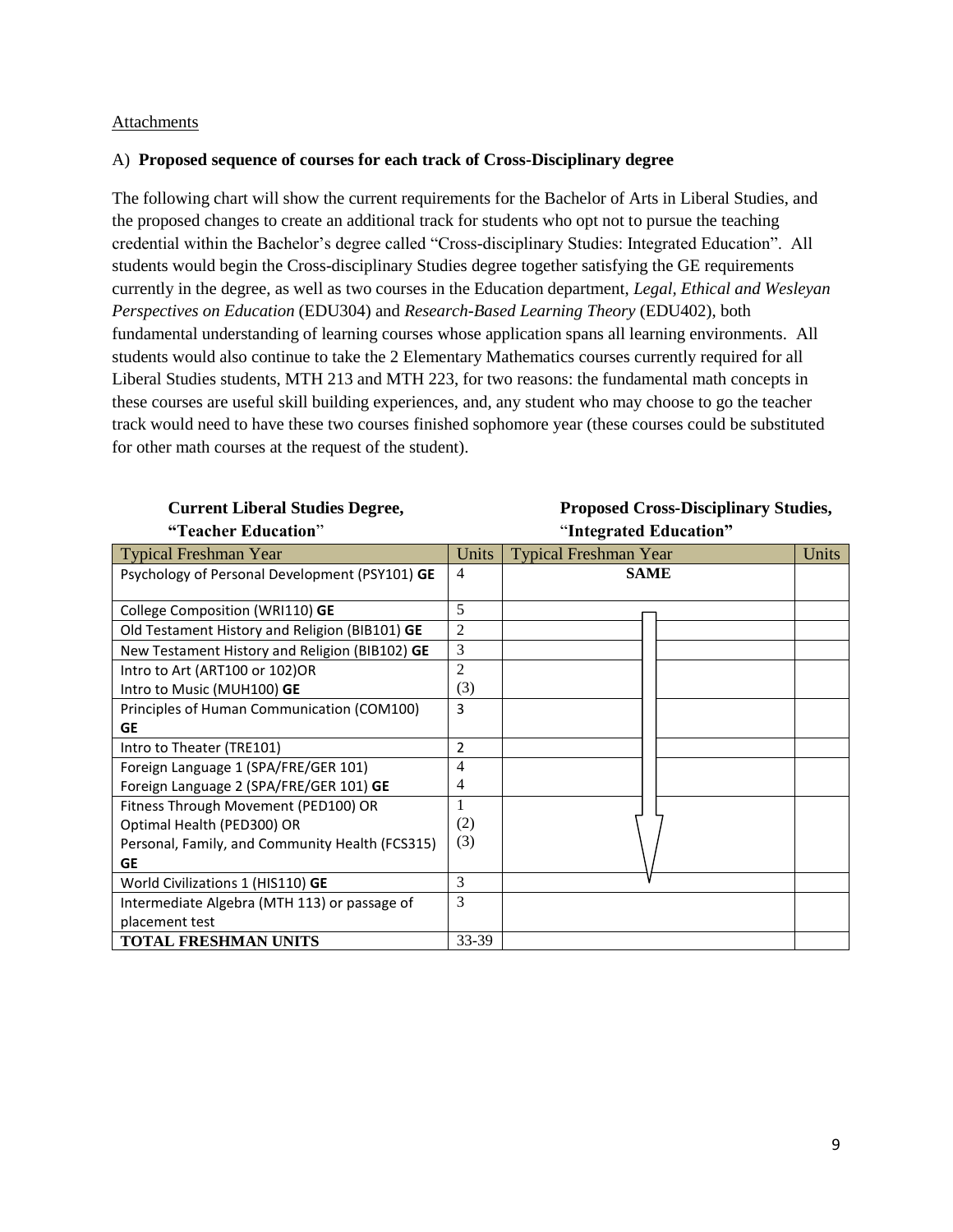| <b>Typical Sophomore Year</b>                 | Units | <b>Typical Sophomore Year</b> | Units |
|-----------------------------------------------|-------|-------------------------------|-------|
| Legal, Ethical and Wesleyan Perspectives on   | 3     | <b>SAME</b>                   |       |
| Education (EDU304)                            |       |                               |       |
|                                               |       |                               |       |
| Intro to Philosophy (PHL201) OR               | 3     |                               |       |
| Ethics (PHL211) GE                            |       |                               |       |
| Concentration Course of choice                | $3-4$ |                               |       |
| Elementary Mathematics I (MTH213)             | 3     |                               |       |
| World Civilizations 2 (HIS111) GE             | 3     |                               |       |
| Research-Based Learning Theory (EDU402)       | 3     |                               |       |
| LIT201, 202 or 203 (Masterpiece) GE           | 3     |                               |       |
| Introduction to Biology (BIO103) GE           | 4     |                               |       |
| Elementary Mathematics II (MTH223)            | 3     |                               |       |
| Child and Adolescent Development (FCS120) OR  | 4     |                               |       |
| Developmental Psychology (PSY308)             |       |                               |       |
| Cultural Anthropology (SOC201) OR Politics of | $3-4$ |                               |       |
| Race, Class, Gender (POL190) GE               |       |                               |       |
| <b>TOTAL SOPHOMORE UNITS</b>                  | 35-37 |                               |       |



**Teacher Education Integrated Education**

# **Current Liberal Studies Degree Proposed Interdisciplinary Studies**

| <b>Typical Junior Year</b>                  | Units   | <b>Typical Junior Year</b>            | Units          |
|---------------------------------------------|---------|---------------------------------------|----------------|
| California History (HIS370)                 | 4       | <b>SAME</b>                           | 4              |
| Physical Science w/lab (PSC110) GE          | 4       | <b>SAME</b>                           | 4              |
| Concentration course of choice              | $3-4$   | <b>Concentration course of choice</b> | $3-4$          |
| Children's Literature (LIT325)              | 3       | <b>SAME</b>                           | 3              |
| Visual Arts in the Classroom (ART319)       | 3       | ART 325 Topics in Non-Western Art OR  | 3              |
|                                             |         | MUH334 World Music                    | (2)            |
| Problem Solving (MTH303) OR Calculus w      | $3-4$   | <b>SAME</b>                           | $3-4$          |
| Applications (MTH144) OR Calculus I         |         |                                       |                |
| $(MTH164)$ GE                               |         |                                       |                |
| Principles of Language Acquisition (EDU306) | 3       | SOC360 Race and Ethnicity             | 3              |
| Any Elective - Recommend POL165 to fulfill  | $2 - 4$ | LIT 371 World Cinema OR               | 3              |
| <b>US Constitution Exam</b>                 |         | LIT 448 Post Colonial Literature      | (3)            |
| Earth Science (PSC103)                      | 4       | BUS 382 Entrepreneurship              | $\overline{2}$ |
|                                             |         |                                       |                |
| <b>TOTAL JUNIOR UNITS</b>                   | 29-33   |                                       | $27-30$        |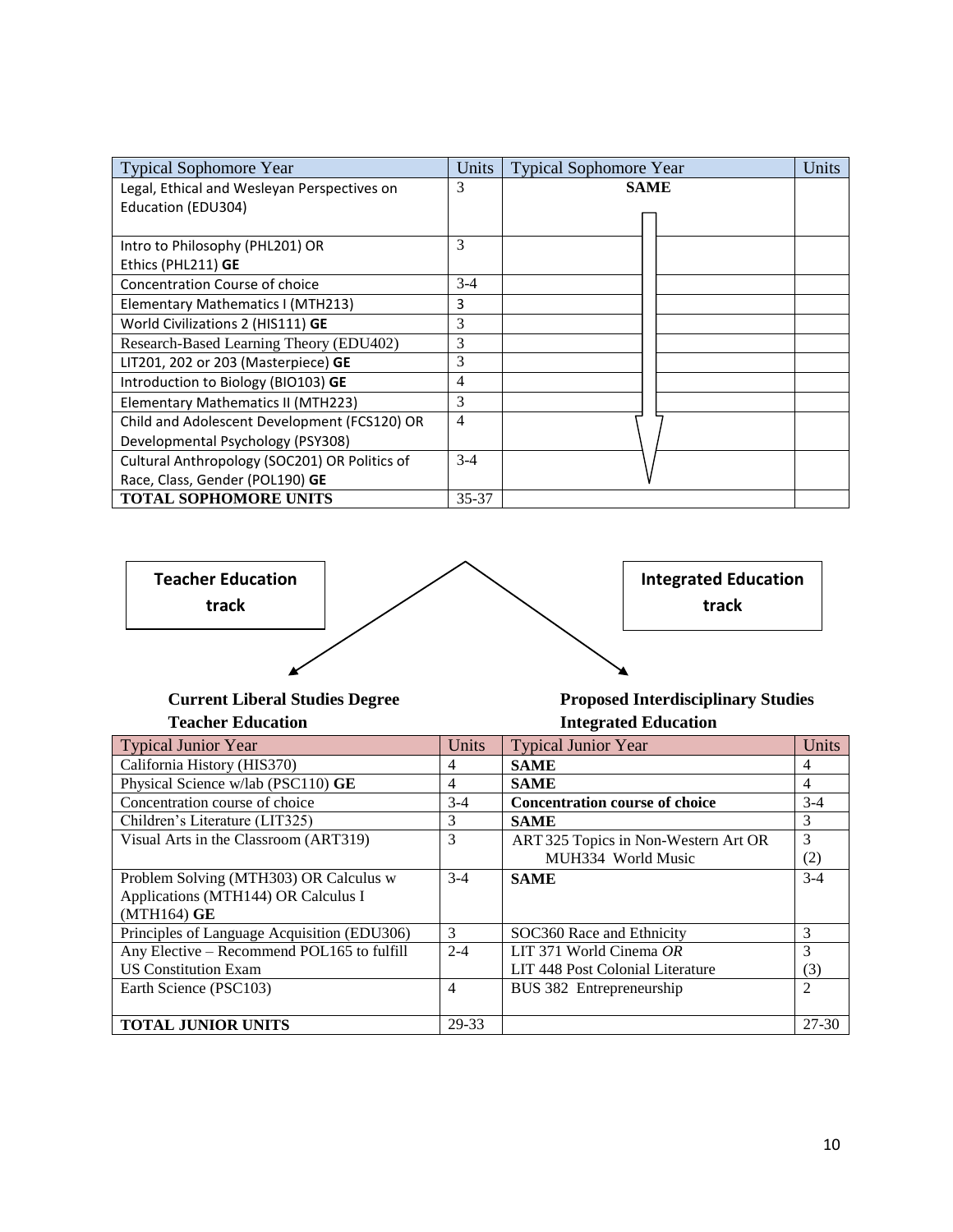| <b>Typical Senior Year</b>                           | Units | <b>Typical Senior Year</b>                   | Units   |
|------------------------------------------------------|-------|----------------------------------------------|---------|
| <b>EDU324 Differentiated Mathematics Instruction</b> | 3     | ECO 320 Urban Economics                      | 2       |
| for all Learners                                     |       |                                              |         |
| Concentration Course of choice                       | $3-4$ | <b>SAME</b>                                  | $3 - 4$ |
| CHU395 The Christian Tradition OR                    | 3     | <b>SAME</b>                                  | 3       |
| (THE306) The Life of Holiness GE                     |       |                                              |         |
| PED308 PE for Children                               | 3     | PED301 Contemporary Health Issues            | 2       |
| MUE341 Music Skills for the Elementary               | 3     | <b>COM365 Intercultural Communication</b>    | 3       |
| Classroom Teacher                                    |       |                                              |         |
|                                                      |       | <b>EDU415</b> Personal Strengths Application | 2       |
|                                                      |       | and Research                                 |         |
| <b>TOTAL SENIOR UNITS</b>                            | 15-16 |                                              | $15-16$ |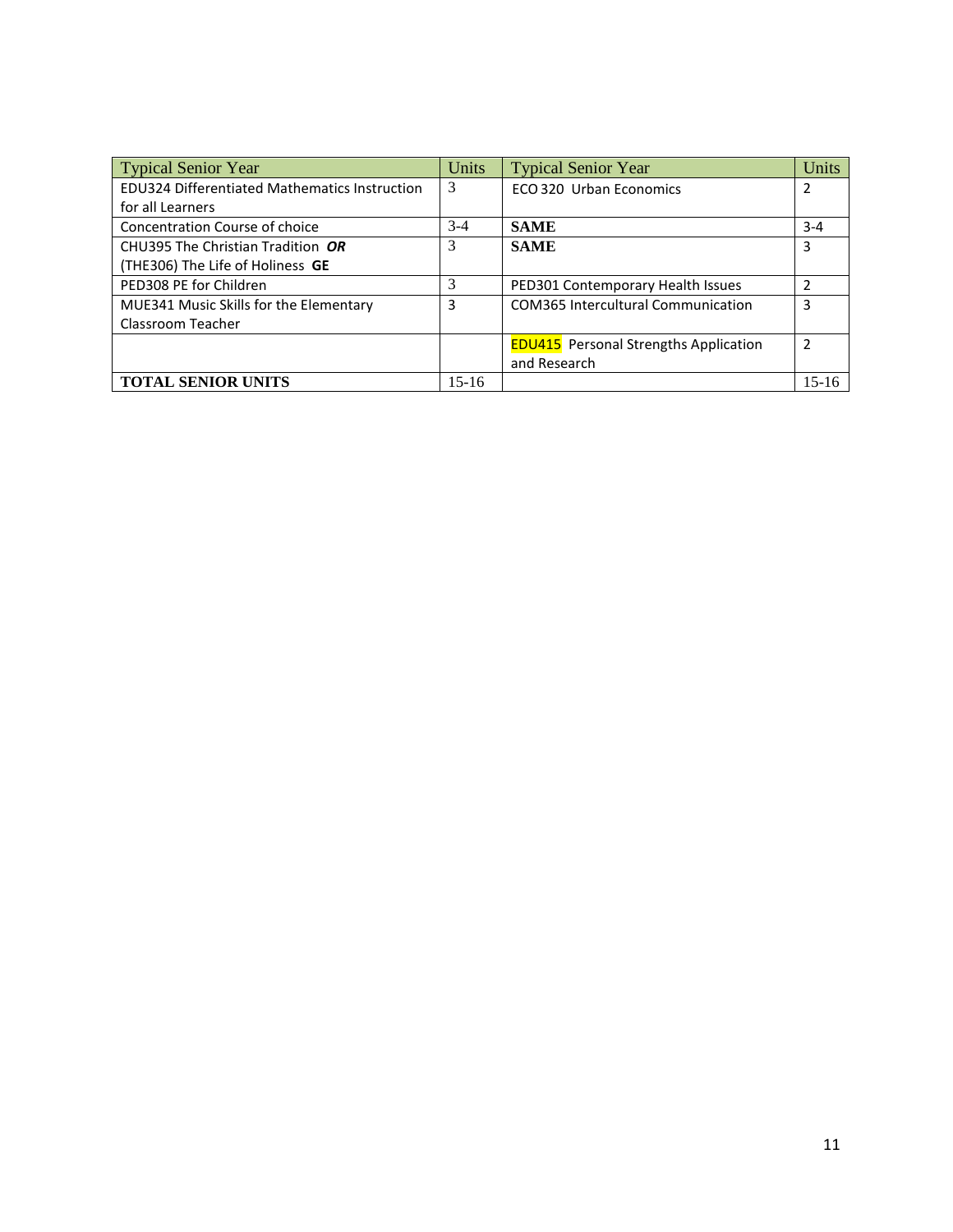# B) CURRENT CATALOG COPY:

# PROPOSED FOR NEW TRACK:

|                                                    | <b>LOWER-DIVISION REQUIREMENTS</b><br><b>LOWER-DIVISION REQUIREMENTS</b> |                         |                                        |                                        |                |  |
|----------------------------------------------------|--------------------------------------------------------------------------|-------------------------|----------------------------------------|----------------------------------------|----------------|--|
| <b>COURSE</b>                                      | <b>TITLE</b>                                                             | <b>UNITS</b>            | <b>COURSE</b>                          | <b>TITLE</b>                           | <b>UNITS</b>   |  |
| <b>BIB 101</b>                                     | Old Testament History and                                                | $\overline{2}$          | <b>BIB 101</b>                         | Old Testament History and              | $\overline{2}$ |  |
|                                                    | Religion                                                                 |                         |                                        | Religion                               |                |  |
| <b>BIB 102</b>                                     | <b>New Testament History</b>                                             | $\overline{3}$          | <b>BIB</b> 102                         | <b>New Testament History</b>           | 3              |  |
|                                                    | and Religion                                                             |                         |                                        | and Religion                           |                |  |
| <b>BIO 103</b>                                     | Introduction to Biology                                                  | $\overline{4}$          | <b>BIO 103</b>                         | Introduction to Biology                | $\overline{4}$ |  |
| <b>COM100</b>                                      | Principles of Human                                                      | 3                       | <b>COM100</b>                          | Principles of Human                    | 3              |  |
|                                                    | Communication                                                            |                         |                                        | Communication                          |                |  |
| <b>HIS 110</b>                                     | World Civilizations I                                                    | 3                       | <b>HIS 110</b>                         | World Civilizations I                  | 3              |  |
| <b>HIS 111</b>                                     | World Civilizations II                                                   | $\overline{3}$          | <b>HIS 111</b>                         | World Civilizations II                 | $\overline{3}$ |  |
| <b>MTH 113</b>                                     | Intermediate Algebra                                                     | $\overline{3}$          | <b>MTH 113</b>                         | Intermediate Algebra                   | $\overline{3}$ |  |
|                                                    | (or passing placement                                                    |                         |                                        | (or passing placement                  |                |  |
|                                                    | exam scores)                                                             |                         |                                        | exam scores)                           |                |  |
| <b>MTH 213</b>                                     | Fundamentals of                                                          | $\overline{3}$          | <b>MTH 213</b>                         | Fundamentals of                        | 3              |  |
|                                                    | <b>Elementary Mathematics I</b>                                          |                         |                                        | <b>Elementary Mathematics I</b>        |                |  |
| <b>MTH 223</b>                                     | Fundamentals of                                                          | 3                       | <b>MTH 223</b>                         | Fundamentals of                        | 3              |  |
|                                                    | <b>Elementary Mathematics II</b>                                         |                         |                                        | <b>Elementary Mathematics II</b>       |                |  |
| <b>PSC 103</b>                                     | Earth Science (extra for LS majors)                                      | $\overline{\mathbf{4}}$ | <b>BUS 382</b>                         | Entrepreneurship                       | $\overline{2}$ |  |
| <b>PSC 110</b>                                     | <b>Physical Science</b>                                                  | $\overline{4}$          | <b>PSC 110</b>                         | <b>Physical Science</b>                | $\overline{4}$ |  |
| <b>PSY 101</b>                                     | Psychology of                                                            | $\overline{4}$          | <b>PSY 101</b>                         | Psychology of                          | $\overline{4}$ |  |
|                                                    | Personal Development OR                                                  |                         |                                        | Personal Development OR                |                |  |
| <b>PSY 103</b>                                     | General Psychology                                                       | (3)                     | <b>PSY 103</b>                         | General Psychology                     | (3)            |  |
| <b>TRE 101</b>                                     | <b>Introduction to Theatre</b>                                           | $\overline{2}$          | <b>TRE 101</b>                         | Introduction to Theatre                | $\overline{2}$ |  |
| <b>WRI 110</b>                                     | College Composition OR                                                   | $\overline{5}$          | <b>WRI 110</b>                         | College Composition OR                 | $\overline{5}$ |  |
| <b>WRI115</b>                                      | <b>College Composition</b>                                               | (3)                     | <b>WRI115</b>                          | <b>College Composition</b>             | (3)            |  |
| <b>WRI116</b>                                      | (Writing) $AND$                                                          |                         | <b>WRI 116</b>                         | (Writing) $AND$                        |                |  |
|                                                    | <b>College Composition</b>                                               | (2)                     |                                        | <b>College Composition</b>             | (2)            |  |
|                                                    | (Research)                                                               |                         |                                        | (Research)                             |                |  |
|                                                    |                                                                          |                         |                                        |                                        |                |  |
|                                                    | Choose one course from the following 3                                   |                         | Choose one course from the following 3 |                                        |                |  |
| courses:                                           |                                                                          |                         | courses:                               |                                        |                |  |
| <b>FCS 315</b>                                     | Personal, Family, and                                                    | 3                       | <b>FCS 315</b>                         | Personal, Family, and                  | 3              |  |
|                                                    | <b>Community Health</b>                                                  |                         |                                        | <b>Community Health</b>                |                |  |
| <b>PED 100</b>                                     | <b>Fitness Through</b>                                                   | $\mathbf{1}$            | <b>PED 100</b>                         | <b>Fitness Through</b>                 | $\mathbf{1}$   |  |
|                                                    | Movement                                                                 |                         |                                        | Movement                               |                |  |
| <b>PED 300</b>                                     | <b>Optimal Health</b>                                                    | $\mathbf{2}$            | <b>PED 300</b>                         | <b>Optimal Health</b>                  | $\overline{2}$ |  |
|                                                    |                                                                          |                         |                                        |                                        |                |  |
| Choose one course from the following 2<br>courses: |                                                                          |                         | courses:                               | Choose one course from the following 2 |                |  |
| <b>POL 190</b>                                     | The Politics of Race, Class,                                             | $\overline{4}$          | <b>POL 190</b>                         | The Politics of Race, Class,           | $\overline{4}$ |  |
|                                                    | and Gender                                                               |                         |                                        | and Gender                             |                |  |
| <b>SOC 201</b>                                     | <b>Cultural Anthropology</b>                                             | 3                       | <b>SOC 201</b>                         | <b>Cultural Anthropology</b>           | $\overline{3}$ |  |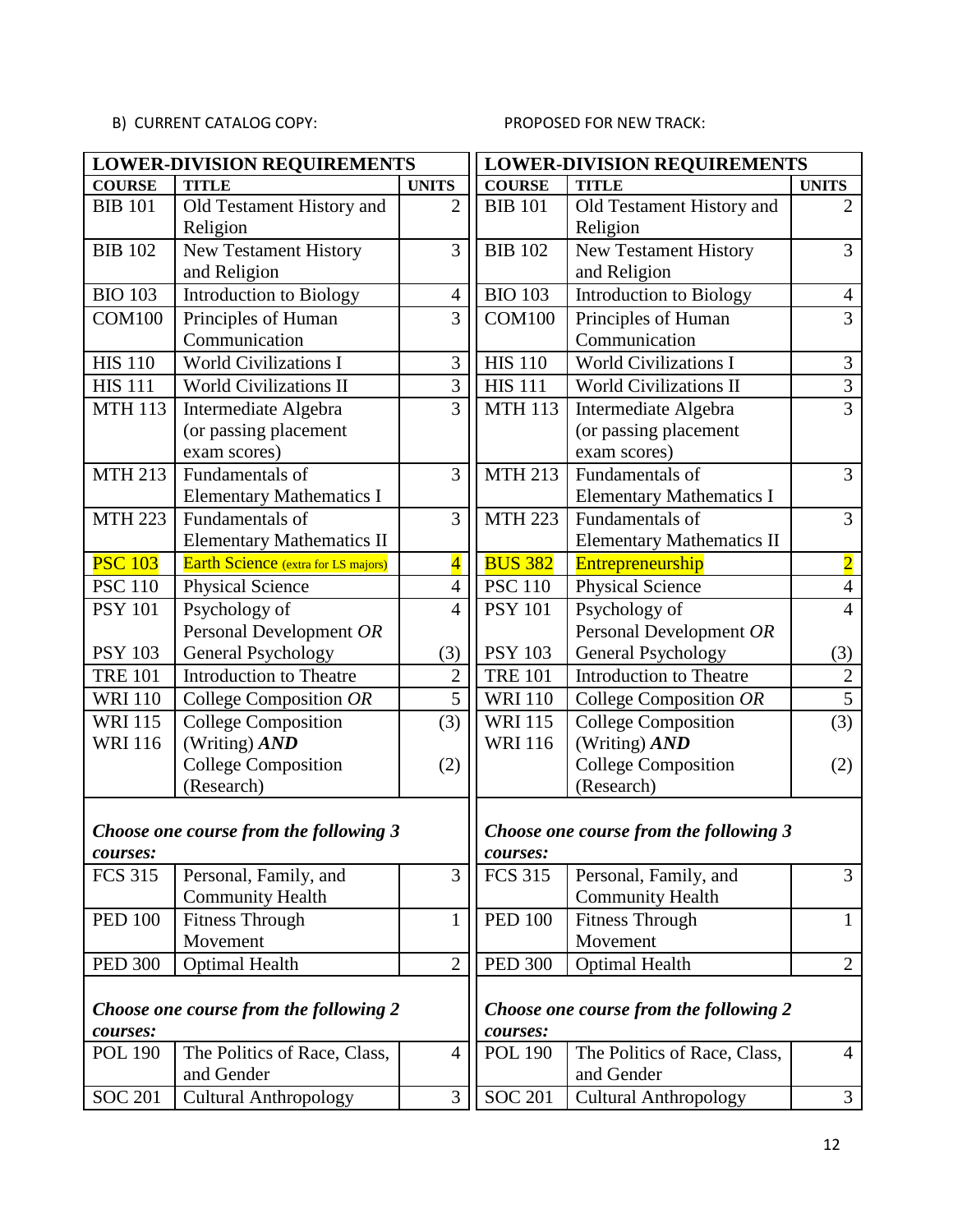| Choose one course from the following 5 |                                        |                         | Choose one course from the following 5 |                                        |                         |
|----------------------------------------|----------------------------------------|-------------------------|----------------------------------------|----------------------------------------|-------------------------|
| courses:                               |                                        |                         | courses:                               |                                        |                         |
| <b>ART 100</b>                         | Introduction to Art                    | $\overline{2}$          | <b>ART 100</b>                         | Introduction to Art                    | $\overline{2}$          |
| <b>ART 102</b>                         | <b>Fundamentals of Art</b>             | 3                       | <b>ART 102</b>                         | <b>Fundamentals of Art</b>             | 3                       |
| <b>ART 200</b>                         | History of Art I                       | 3                       | <b>ART 200</b>                         | History of Art I                       | 3                       |
| <b>ART 201</b>                         | History of Art II                      | 3                       | <b>ART 201</b>                         | History of Art II                      | 3                       |
| <b>MUH</b>                             | <b>Introduction to Music</b>           | $\overline{2}$          | <b>MUH</b>                             | <b>Introduction to Music</b>           | $\overline{2}$          |
| 100                                    |                                        |                         | 100                                    |                                        |                         |
| courses:                               | Choose one course from the following 2 |                         | courses:                               | Choose one course from the following 2 |                         |
| <b>PHL 201</b>                         | Introduction to Philosophy             | 3                       | <b>PHL 201</b>                         | Introduction to Philosophy             | $\mathfrak{Z}$          |
| <b>PHL 211</b>                         | Ethics                                 | 3                       | <b>PHL 211</b>                         | Ethics                                 | $\overline{3}$          |
| courses:                               | Choose one course from the following 3 |                         | courses:                               | Choose one course from the following 3 |                         |
| <b>LIT 201</b>                         | Masterpieces of World<br>Literature I  | 3                       | <b>LIT 201</b>                         | Masterpieces of World<br>Literature I  | 3                       |
| <b>LIT 202</b>                         | Masterpieces of World                  | 3                       | $LIT$ 202                              | Masterpieces of World                  | 3                       |
|                                        | Literature II                          |                         |                                        | Literature II                          |                         |
| <b>LIT 203</b>                         | Masterpieces of World                  | 3                       | <b>LIT 203</b>                         | Masterpieces of World                  | 3                       |
|                                        | Literature III                         |                         |                                        | Literature III                         |                         |
|                                        | One of the following sequences:        |                         |                                        | One of the following sequences:        |                         |
| <b>SPA 101</b>                         | Elementary Spanish I and               | 8                       | <b>SPA 101</b>                         | Elementary Spanish I and               | 8                       |
| and 102                                | $\mathbf{I}$                           |                         | and 102                                | $\mathbf{I}$                           |                         |
| <b>FRE 101</b>                         | Elementary French I and II             | 8                       | <b>FRE 101</b>                         | Elementary French I and II             | 8                       |
| and 102                                |                                        |                         | and 102                                |                                        |                         |
| <b>GER 101</b>                         | <b>Elementary German I and</b>         | 8                       | <b>GER 101</b>                         | Elementary German I and                | 8                       |
| and 102                                | $_{\rm II}$                            |                         | and 102                                | П                                      |                         |
|                                        | <b>TOTAL</b>                           | 57-60                   |                                        | <b>TOTAL</b>                           | 55-60                   |
|                                        | <b>UPPER-DIVISION REQUIREMENTS</b>     |                         |                                        | <b>UPPER-DIVISION REQUIREMENTS</b>     |                         |
| <b>COURSE</b>                          | <b>TITLE</b>                           | <b>UNITS</b>            | <b>COURSE</b>                          | <b>TITLE</b>                           | <b>UNITS</b>            |
| <b>ART 319</b>                         | <b>Visual Arts for the</b>             | $\overline{3}$          | <b>ART 325</b>                         | <b>Topics in Non-Western Art</b>       |                         |
|                                        | <b>Classroom</b>                       |                         | <b>MUH334</b>                          | <b>OR World Music</b>                  | (2)                     |
| <b>HIS 370</b>                         | California History                     | $\overline{4}$          | <b>HIS 370</b>                         | California History                     | $\overline{4}$          |
| <b>LIT 325</b>                         | Children's Literature                  | 3                       | <b>LIT 325</b>                         | Children's Literature                  | $\overline{3}$          |
| <b>MUE 341</b>                         | <b>Music for Elementary</b>            | $\overline{3}$          | <b>COM365</b>                          | <b>Intercultural</b>                   | $\overline{3}$          |
|                                        | <b>Teachers</b>                        |                         |                                        | Communication                          |                         |
| <b>PED 308</b>                         | <b>Physical Education for</b>          | $\overline{\mathbf{3}}$ | <b>PED 301</b>                         | <b>Contemporary Health</b>             | $\overline{\mathbf{2}}$ |
|                                        | <b>Children</b>                        |                         |                                        | <b>Issues</b>                          |                         |
|                                        |                                        |                         | <b>LIT 371</b>                         | <b>World Cinema OR</b>                 | $\overline{3}$          |
|                                        |                                        |                         | <b>LIT448</b>                          | <b>Post Colonial Literature</b>        | (3)                     |
|                                        |                                        |                         |                                        |                                        |                         |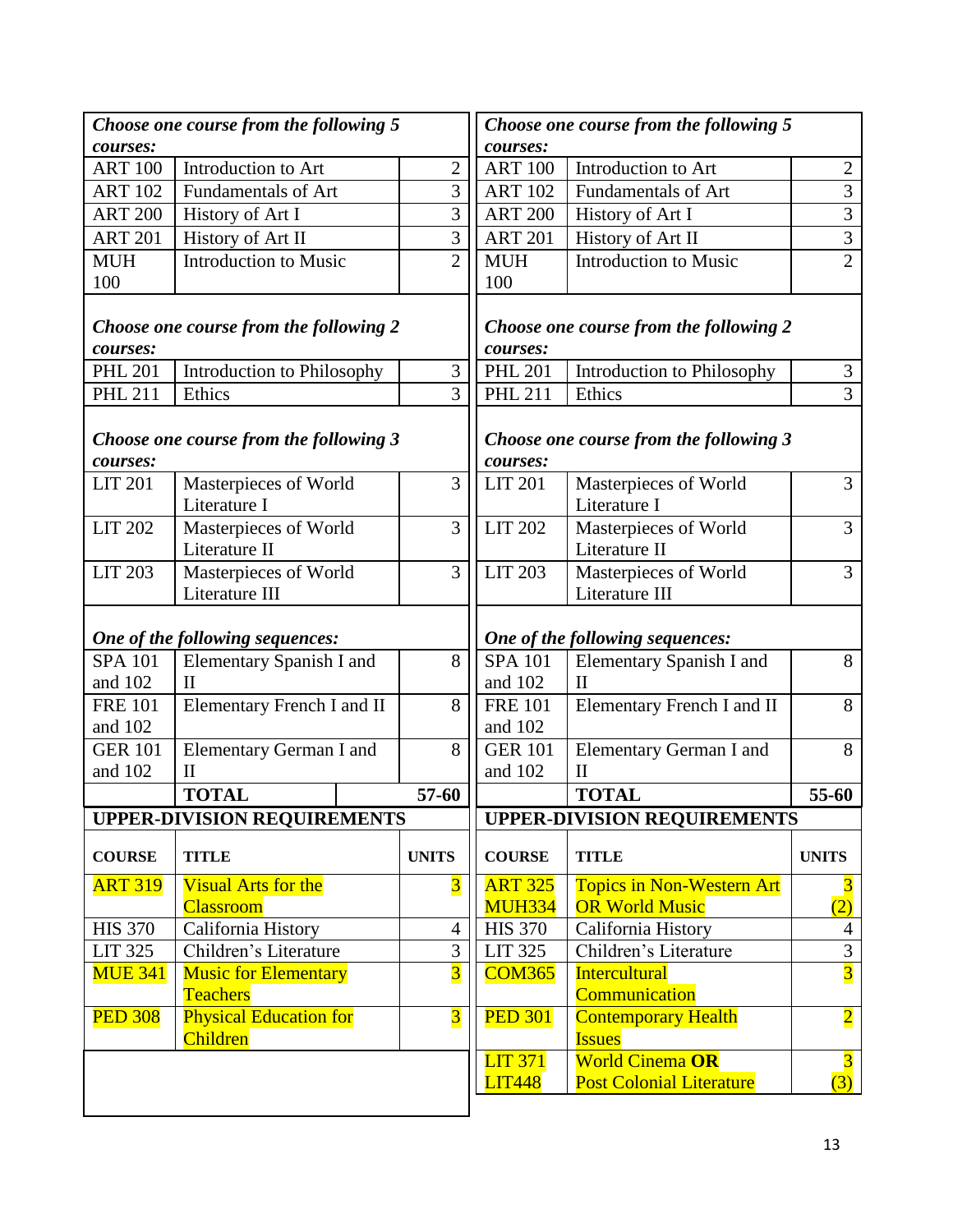|                  | Choose one course from the following 2 |                         |                | Choose one course from the following 2 |                         |
|------------------|----------------------------------------|-------------------------|----------------|----------------------------------------|-------------------------|
| courses:         |                                        |                         | courses:       |                                        |                         |
| <b>CHU 395</b>   | The Christian Tradition                | 3                       | <b>CHU 395</b> | The Christian Tradition                | $\mathfrak{Z}$          |
| <b>THE 306</b>   | The Life of Holiness                   | 3                       | <b>THE 306</b> | The Life of Holiness                   | $\overline{3}$          |
|                  |                                        |                         |                |                                        |                         |
|                  | Choose one course from the following 3 |                         |                | Choose one course from the following 3 |                         |
| courses:         |                                        |                         | courses:       |                                        |                         |
| MTH 303          | Problem Solving                        | 3                       | <b>MTH 303</b> | Problem Solving                        | 3                       |
| <b>MTH 144</b>   | <b>Calculus with Applications</b>      | $\overline{4}$          | <b>MTH 144</b> | <b>Calculus with Applications</b>      | $\overline{4}$          |
| <b>MTH 164</b>   | Calculus                               | $\overline{4}$          | <b>MTH 164</b> | Calculus                               | $\overline{4}$          |
|                  |                                        |                         |                |                                        |                         |
|                  | Choose one course from the following 2 |                         |                | Choose one course from the following 2 |                         |
| courses:         |                                        |                         | courses:       |                                        |                         |
| <b>FCS 120</b>   | <b>Child Development</b>               | 3                       | <b>FCS 120</b> | Child Development                      | 3                       |
| <b>PSY 308</b>   | Developmental Psychology               | $\overline{4}$          | <b>PSY 308</b> | Developmental Psychology               | 4                       |
|                  | - Birth Through                        |                         |                | - Birth Through                        |                         |
|                  | Adolescence                            |                         |                | Adolescence                            |                         |
|                  | <b>TOTAL</b>                           | 25-27                   |                | <b>TOTAL</b>                           | $26 - 27$               |
|                  |                                        |                         |                |                                        |                         |
|                  |                                        |                         |                |                                        |                         |
|                  | <b>UPPER DIVISION REQUIREMENTS IN</b>  |                         |                | <b>UPPER DIVISION REQUIREMENTS IN</b>  |                         |
| <b>EDUCATION</b> |                                        |                         |                | <b>INTEGRATED EDUCATION</b>            |                         |
| <b>COURSE</b>    | <b>TITLE</b>                           | <b>UNITS</b>            | <b>COURSE</b>  | <b>TITLE</b>                           | <b>UNITS</b>            |
| <b>EDU 304</b>   | Legal, Ethical, and                    | 3                       | <b>EDU 304</b> | Legal, Ethical, and                    | 3                       |
|                  | Wesleyan                               |                         |                | Wesleyan                               |                         |
|                  | Perspectives on Education              |                         |                | Perspectives on Education              |                         |
| <b>EDU 306</b>   | <b>Principles of Language</b>          | $\overline{\mathbf{3}}$ | <b>SOC 360</b> | <b>Race and Ethnicity</b>              | $\overline{\mathbf{3}}$ |
|                  | <b>Acquisition</b>                     |                         |                |                                        |                         |
| <b>EDU 324</b>   | <b>Differentiated Mathematics</b>      | $\overline{\mathbf{3}}$ | <b>ECO 320</b> | <b>Urban Economics</b>                 | $\overline{\mathbf{2}}$ |
|                  | <b>Instruction for all Learners</b>    |                         |                |                                        |                         |
|                  |                                        |                         |                |                                        |                         |
| <b>EDU 402</b>   | <b>Research-Based Learning</b>         | 3                       | <b>EDU 402</b> | Research-Based Learning                | 3                       |
|                  | Theory                                 |                         |                | Theory                                 |                         |
|                  | <b>TOTAL</b>                           | 12                      | <b>EDU 415</b> | <b>Personal Strengths</b>              | $\overline{2}$          |
|                  |                                        |                         |                | <b>Application and Research</b>        |                         |
|                  |                                        |                         |                | <b>TOTAL</b>                           | $12 - 15$               |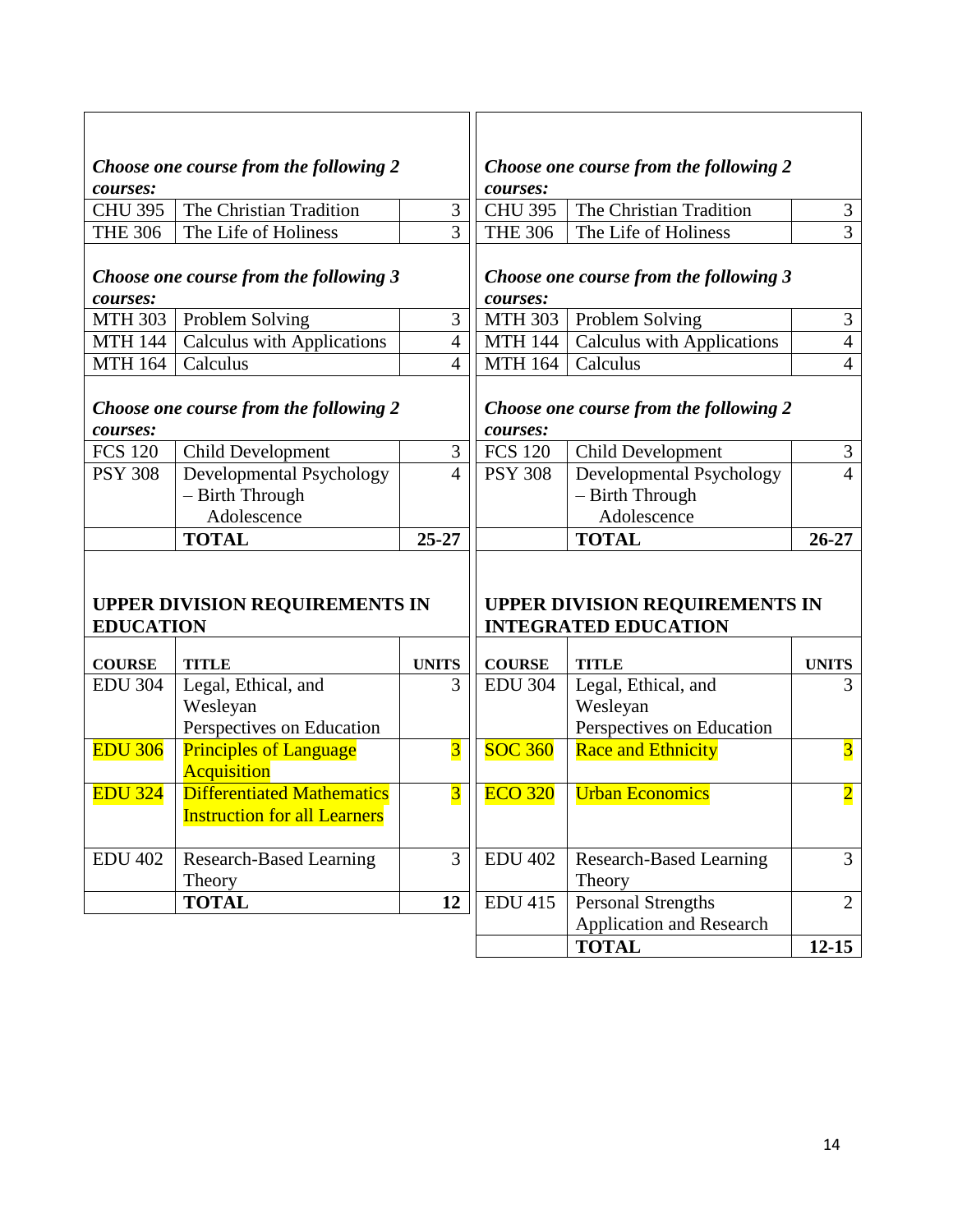|                         | <b>Required Concentrations</b>                  |                |                                           | <b>Required Concent</b>   |
|-------------------------|-------------------------------------------------|----------------|-------------------------------------------|---------------------------|
|                         | The student majoring in Liberal Studies chooses |                |                                           | The student majoring      |
|                         | one 12-unit concentration from the following    |                |                                           | one 12-unit concentrat    |
|                         | list of content areas available at PLNU.        |                |                                           | list of content areas av  |
|                         |                                                 |                |                                           |                           |
|                         | <b>Reading, Language and Literature</b>         |                |                                           | <b>Reading, Languag</b>   |
| <b>English Emphasis</b> |                                                 |                | <b>English Emphasis</b><br><b>LIT 250</b> |                           |
| <b>LIT 250</b>          | Introduction to the Study of<br>Literature      | 3              |                                           | Introductic<br>Literature |
|                         |                                                 | 3              |                                           | Linguistics               |
|                         | Linguistics and Writing - one                   |                |                                           |                           |
|                         | upper-division                                  | 3              |                                           | upper-divis<br>Literature |
|                         | Literature Survey course - one                  |                |                                           |                           |
|                         | lower-division                                  |                |                                           | lower-divis               |
|                         | Literature Survey course - one                  | 3              |                                           | Literature                |
|                         | upper-division                                  |                |                                           | upper-divis               |
| <b>French Emphasis</b>  |                                                 |                | <b>French Emphasis</b>                    |                           |
| <b>FRE 250</b>          | <b>Intermediate French I</b>                    | 3              | <b>FRE 250</b>                            | Intermedia                |
| <b>FRE 251</b>          | <b>Intermediate French II</b>                   | 3              | <b>FRE 251</b>                            | Intermedia                |
| <b>FRE 315</b>          | French Civilization                             | 3              | <b>FRE 315</b>                            | French Civ                |
| Choose one:             |                                                 |                | Choose one:                               |                           |
| <b>FRE 301</b>          | <b>French Phonetics</b>                         | 3              | <b>FRE 301</b>                            | French Pho                |
| <b>FRE 320</b>          | <b>Survey of French Literature</b>              | 3              | <b>FRE 320</b>                            | Survey of 1               |
| <b>Spanish Emphasis</b> |                                                 |                | <b>Spanish Emphasis</b>                   |                           |
| <b>SPA 251</b>          | Intermediate Spanish II                         | 3              | <b>SPA 251</b>                            | Intermedia                |
| <b>SPA 302</b>          | Advanced Grammar and                            | 3              | <b>SPA 302</b>                            | Advanced                  |
|                         | Reading                                         |                |                                           | Reading                   |
| <b>SPA 303</b>          | <b>Advanced Conversation and</b>                | 3              | <b>SPA 303</b>                            | Advanced                  |
|                         | Composition                                     |                |                                           | Compositio                |
| Choose one:             |                                                 |                | Choose one:                               |                           |
| <b>SPA 310</b>          | Latin American Culture I                        | 3              | SPA 310                                   | Latin Ame                 |
| SPA 315                 | Culture and Civilization of Spain               | 3              | SPA 315                                   | Culture and               |
| <b>SPA 320</b>          | Mexican American Literature                     | 3              | <b>SPA 320</b>                            | Mexican A                 |
|                         | SPA 380 Genre/Period Studies in                 | 3              | SPA 380                                   | Genre/Peri                |
|                         | Hispanic Literature or Film                     |                |                                           | Hispanic L                |
|                         | <b>Visual and Performing Arts</b>               |                |                                           | <b>Visual and Perforn</b> |
| <b>Music Emphasis</b>   |                                                 |                | <b>Music Emphasis</b>                     |                           |
| <b>MUA</b>              | <b>Beginning Conducting</b>                     | 2              | <b>MUA</b>                                | Beginning                 |
| 212                     |                                                 |                | 212                                       |                           |
| <b>MUE</b>              | Music Skills for the Elementary                 | $\overline{2}$ | <b>MUE</b>                                | Music Skil                |
| 341                     | <b>Classroom Teacher</b>                        |                | 341                                       | Classroom                 |
| <b>TRE 354</b>          | Movement I                                      | 3              | <b>TRE 354</b>                            | Movement                  |
|                         | Private Lessons or                              | $1-2$          |                                           | Private Les               |
|                         | <b>Instrumental Band</b>                        |                |                                           | Instrument                |
| Choose one:             |                                                 |                | Choose one:                               |                           |
| MUH                     | <b>Introduction to Music</b>                    | $\overline{2}$ | <b>MUH</b>                                | Introductic               |
| 100                     |                                                 |                | 100                                       |                           |
|                         |                                                 |                |                                           |                           |

|                                              | <b>Required Concentrations</b>                  |                |  |  |  |
|----------------------------------------------|-------------------------------------------------|----------------|--|--|--|
|                                              | The student majoring in Liberal Studies chooses |                |  |  |  |
| one 12-unit concentration from the following |                                                 |                |  |  |  |
|                                              | list of content areas available at PLNU.        |                |  |  |  |
|                                              | <b>Reading, Language and Literature</b>         |                |  |  |  |
| <b>English Emphasis</b>                      |                                                 |                |  |  |  |
| <b>LIT 250</b>                               | Introduction to the Study of                    | 3              |  |  |  |
|                                              | Literature                                      |                |  |  |  |
|                                              | Linguistics and Writing - one                   | 3              |  |  |  |
|                                              | upper-division                                  |                |  |  |  |
|                                              | Literature Survey course - one                  | 3              |  |  |  |
|                                              | lower-division                                  |                |  |  |  |
|                                              | Literature Survey course - one                  | 3              |  |  |  |
|                                              | upper-division                                  |                |  |  |  |
| <b>French Emphasis</b>                       |                                                 |                |  |  |  |
| <b>FRE 250</b>                               | <b>Intermediate French I</b>                    | 3              |  |  |  |
| <b>FRE 251</b>                               | Intermediate French II                          | 3              |  |  |  |
| <b>FRE 315</b>                               | <b>French Civilization</b>                      | 3              |  |  |  |
| Choose one:                                  |                                                 |                |  |  |  |
| <b>FRE 301</b>                               | <b>French Phonetics</b>                         | 3              |  |  |  |
| <b>FRE 320</b>                               | <b>Survey of French Literature</b>              | 3              |  |  |  |
| <b>Spanish Emphasis</b>                      |                                                 |                |  |  |  |
| <b>SPA 251</b>                               | Intermediate Spanish II                         | $\mathfrak{Z}$ |  |  |  |
| <b>SPA 302</b>                               | <b>Advanced Grammar and</b>                     | 3              |  |  |  |
|                                              | Reading                                         |                |  |  |  |
| <b>SPA 303</b>                               | <b>Advanced Conversation and</b>                | 3              |  |  |  |
|                                              | Composition                                     |                |  |  |  |
| Choose one:                                  |                                                 |                |  |  |  |
| <b>SPA 310</b>                               | Latin American Culture I                        | 3              |  |  |  |
| SPA 315                                      | Culture and Civilization of Spain               | 3              |  |  |  |
| <b>SPA 320</b>                               | <b>Mexican American Literature</b>              | 3              |  |  |  |
| SPA 380                                      | Genre/Period Studies in                         | 3              |  |  |  |
|                                              | Hispanic Literature or Film                     |                |  |  |  |
|                                              | <b>Visual and Performing Arts</b>               |                |  |  |  |
| <b>Music Emphasis</b>                        |                                                 |                |  |  |  |
| <b>MUA</b>                                   | <b>Beginning Conducting</b>                     | 2              |  |  |  |
| 212                                          |                                                 |                |  |  |  |
| <b>MUE</b>                                   | Music Skills for the Elementary                 | 2              |  |  |  |
| 341                                          | <b>Classroom Teacher</b>                        |                |  |  |  |
| <b>TRE 354</b>                               | Movement I                                      | 3              |  |  |  |
|                                              | Private Lessons or                              | $1 - 2$        |  |  |  |
|                                              | <b>Instrumental Band</b>                        |                |  |  |  |
| Choose one:                                  |                                                 |                |  |  |  |
| <b>MUH</b>                                   | <b>Introduction to Music</b>                    | 2              |  |  |  |
| 100                                          |                                                 |                |  |  |  |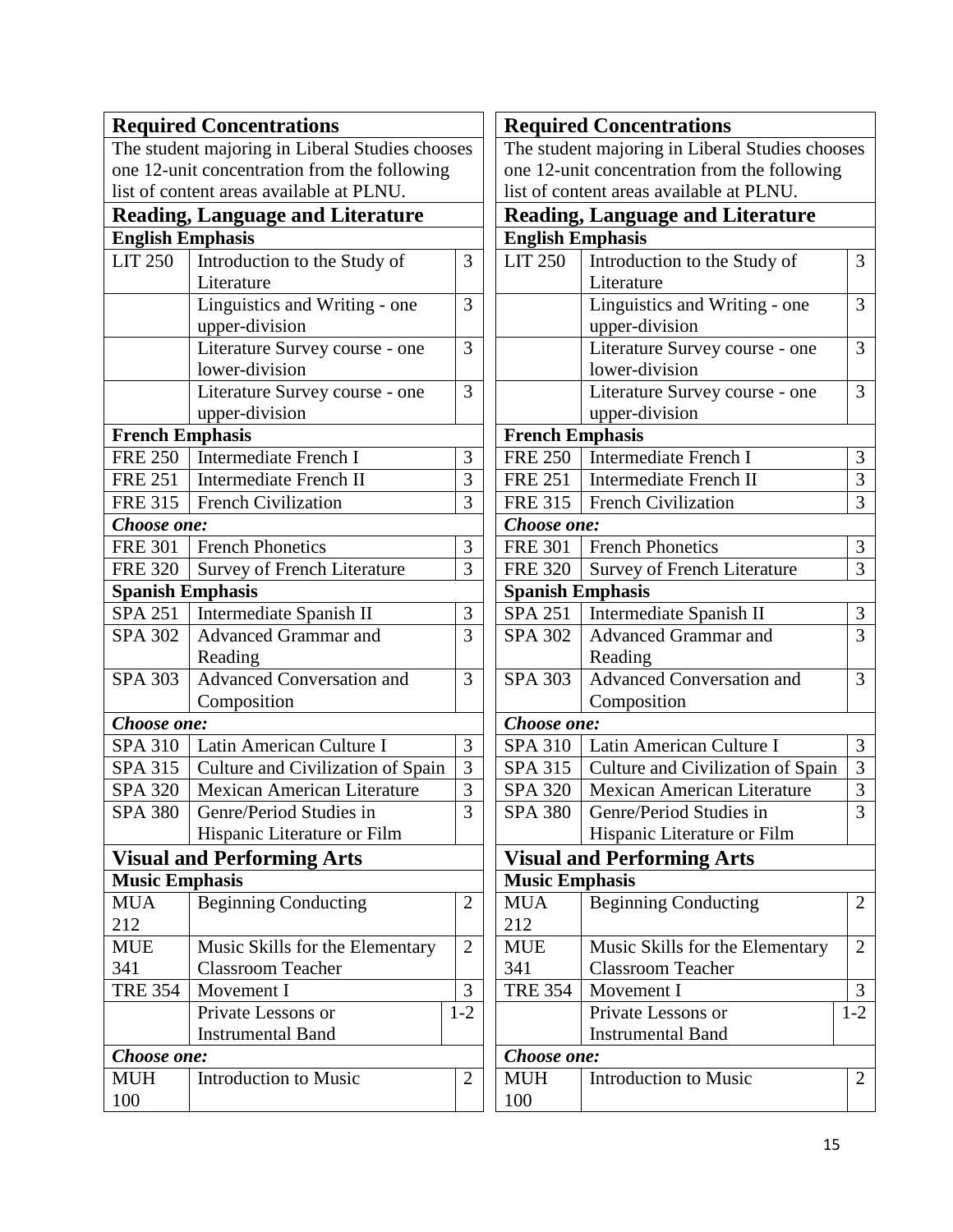| $\overline{2}$ |
|----------------|
|                |
|                |
| 3              |
|                |
| 3              |
|                |
| 3              |
|                |
| 3              |
|                |
|                |
| 3              |
|                |
| 3              |
|                |
| 3              |
|                |
| 3              |
|                |
|                |
|                |
| 3              |
| 3              |
| $\overline{c}$ |
| 3              |
|                |
| 1              |
|                |
| $\overline{c}$ |
|                |
| 3              |
|                |
| $\overline{c}$ |
| $\overline{c}$ |
| $\overline{2}$ |
|                |
| 3              |
|                |
| 3              |
|                |
|                |
| $\overline{4}$ |
|                |

| <b>MUH</b><br>101    | Introduction to Listening                                      | 2              |
|----------------------|----------------------------------------------------------------|----------------|
| <b>MUH</b>           | <b>World Music</b>                                             | $\overline{2}$ |
| 334                  |                                                                |                |
|                      |                                                                |                |
| <b>Art Emphasis</b>  |                                                                |                |
| <b>ART</b>           | Visual Arts in the Classroom I                                 | 3              |
| 319                  |                                                                |                |
| <b>TRE 354</b>       | Movement I                                                     | 3              |
| Choose one:          |                                                                |                |
| <b>ART</b>           | <b>Three Dimensional Design</b>                                | 3              |
| 104                  |                                                                |                |
| <b>ART</b>           | Design                                                         | 3              |
| 115                  |                                                                |                |
| Choose one:          |                                                                |                |
| <b>ART</b>           | Modern Art History                                             | 3              |
| 304                  |                                                                |                |
| <b>ART</b>           | <b>Contemporary Art History</b>                                | 3              |
| 305                  |                                                                |                |
| <b>ART</b>           | Topics in Non-Western Art                                      | 3              |
| 325                  |                                                                |                |
| <b>ART</b>           | Design History: Industrial                                     | 3              |
| 335                  | <b>Revolution to Contemporary</b>                              |                |
|                      | Design                                                         |                |
|                      | <b>Theatre Emphasis</b>                                        |                |
|                      |                                                                |                |
|                      |                                                                |                |
| <b>TRE 270</b>       | Acting I                                                       | 3              |
| <b>TRE 354</b>       | Movement I                                                     | 3              |
| <b>TRE 436</b>       | <b>Stagecraft Techniques</b>                                   | $\overline{2}$ |
| <b>ART</b><br>319    | Visual Arts in the Classroom I                                 | 3              |
| <b>MUA</b>           | <b>Musical Theatre Production</b>                              | 1              |
| 332                  |                                                                |                |
|                      |                                                                | $\overline{2}$ |
|                      |                                                                |                |
|                      | <b>Physical Education/Health</b>                               |                |
| <b>KPE 312</b>       | Motor Learning and Motor                                       | 3              |
|                      | Development                                                    |                |
| <b>PED 300</b>       | <b>Optimal Health</b>                                          | 2              |
| <b>PED 210</b>       | <b>Team Sports Fundamentals</b>                                | $\overline{c}$ |
| <b>PED 212</b>       | <b>Team Sports Strategies</b>                                  | $\overline{2}$ |
| Choose one:          |                                                                |                |
| FCS $31\overline{5}$ | Personal, Family or Community                                  | 3              |
|                      | Health                                                         |                |
| <b>PSY 360</b>       | Human Sexuality                                                | 3              |
|                      | <b>Human Development</b>                                       |                |
| <b>PSY 308</b>       | Developmental Psychology -<br><b>Birth Through Adolescence</b> | 4              |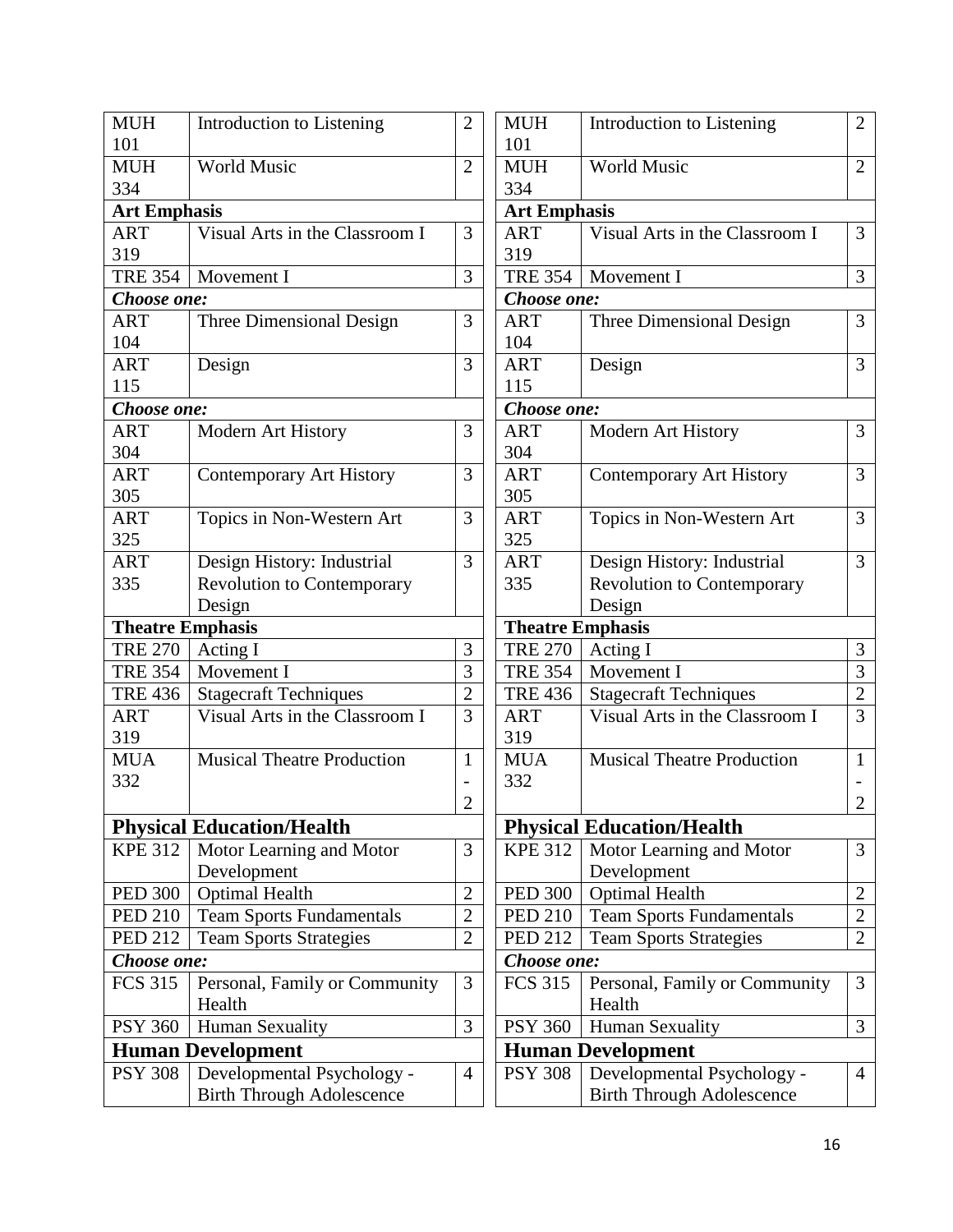| Choose one:          |                                                                                              |                |
|----------------------|----------------------------------------------------------------------------------------------|----------------|
| <b>FCS 120</b>       | <b>Child and Adolescent</b>                                                                  | 4              |
|                      | Development                                                                                  |                |
| <b>FCS 150</b>       | Human Development                                                                            | 3              |
| Choose one:          |                                                                                              |                |
| <b>PSY 320</b>       | Social Psychology                                                                            | 3              |
| <b>SOC</b>           | Sociology of the Family                                                                      | 3              |
| 250                  |                                                                                              |                |
| Choose one:          |                                                                                              |                |
| <b>CMI 200</b>       | <b>Christian Education of Children</b>                                                       | $\mathfrak{Z}$ |
| <b>FCS 420</b>       | Child Development in the                                                                     | 4              |
|                      | Family and Community                                                                         |                |
| <b>PSY 380</b>       | <b>Family Development and Family</b>                                                         | 3              |
|                      | Therapies                                                                                    |                |
| <b>Science</b>       |                                                                                              |                |
| <b>BIO</b>           | Cell Biology and Biochemistry                                                                | 4              |
| 210                  |                                                                                              |                |
| $BIO$ 310            | <b>General Botany</b>                                                                        | 3              |
| Choose one:          |                                                                                              |                |
| <b>CHE</b>           | Introduction to General, Organic                                                             | 5              |
| 103                  | and Biological Chemistry                                                                     |                |
| <b>CHE</b>           | <b>General Chemistry I</b>                                                                   | 4              |
| 152                  |                                                                                              |                |
| <b>Math</b><br>year. | Individualized programs will be designed with a<br>Math advisor beginning with the sophomore |                |
|                      | <b>History and Social Science</b>                                                            |                |
|                      | <b>American Studies Emphasis</b>                                                             |                |
| Choose one:          |                                                                                              |                |
| POL 165              | <b>American Government</b>                                                                   | 4              |
| POL 325              | <b>American Political Thought</b>                                                            | 4              |
| POL 360              | California Government and                                                                    | 4              |
|                      | <b>Politics</b>                                                                              |                |
|                      | POL 420   United States Foreign Policy                                                       | 4              |
| Choose two:          |                                                                                              |                |
| <b>HIS 316</b>       | <b>Colonial and Revolutionary</b>                                                            | 4              |
|                      | America                                                                                      |                |
| <b>HIS 320</b>       | <b>United States History</b>                                                                 | 4              |
| <b>HIS 370</b>       | California History                                                                           | 4              |
| <b>HIS 425</b>       | <b>United States Since 1914</b>                                                              | 4              |
| <b>HIS 435</b>       | <b>Asian-American History: 1800</b>                                                          | 4              |
|                      | to Present                                                                                   |                |
| HIS 436              | America in East Asia: 1800 to                                                                | 4              |
|                      | Present                                                                                      |                |

| Choose one:          |                                                                                              |                |  |
|----------------------|----------------------------------------------------------------------------------------------|----------------|--|
| <b>FCS 120</b>       | <b>Child and Adolescent</b>                                                                  |                |  |
|                      | Development                                                                                  |                |  |
| <b>FCS 150</b>       | <b>Human Development</b>                                                                     |                |  |
| Choose one:          |                                                                                              |                |  |
| <b>PSY 320</b>       | Social Psychology                                                                            |                |  |
| <b>SOC</b>           | Sociology of the Family                                                                      |                |  |
| 250                  |                                                                                              |                |  |
| Choose one:          |                                                                                              |                |  |
| <b>CMI 200</b>       | <b>Christian Education of Children</b>                                                       | 3              |  |
| <b>FCS 420</b>       | Child Development in the                                                                     | 4              |  |
|                      | Family and Community                                                                         |                |  |
| <b>PSY 380</b>       | <b>Family Development and Family</b>                                                         | 3              |  |
|                      | Therapies                                                                                    |                |  |
| <b>Science</b>       |                                                                                              |                |  |
| <b>BIO</b>           | Cell Biology and Biochemistry                                                                | 4              |  |
| 210                  |                                                                                              |                |  |
| <b>BIO 310</b>       | <b>General Botany</b>                                                                        | 3              |  |
| Choose one:          |                                                                                              |                |  |
| <b>CHE</b>           | Introduction to General, Organic                                                             | 5              |  |
| 103                  | and Biological Chemistry                                                                     |                |  |
| <b>CHE</b>           | <b>General Chemistry I</b>                                                                   | 4              |  |
| 152                  |                                                                                              |                |  |
| <b>Math</b><br>year. | Individualized programs will be designed with a<br>Math advisor beginning with the sophomore |                |  |
|                      | <b>History and Social Science</b>                                                            |                |  |
|                      | <b>Urban American Studies Emphasis</b>                                                       |                |  |
| Required:            |                                                                                              |                |  |
| <b>HIS 370</b>       | California History                                                                           | 4              |  |
|                      |                                                                                              |                |  |
|                      |                                                                                              |                |  |
|                      |                                                                                              |                |  |
|                      |                                                                                              |                |  |
| Choose two:          |                                                                                              |                |  |
| <b>HIS 480</b>       | Seminar in San Diego History                                                                 | 4              |  |
| <b>POL 360</b>       | <b>Urban Politics</b>                                                                        | $\overline{4}$ |  |
| <b>HIS 435</b>       | Asian American History: 1800 to                                                              | $\overline{4}$ |  |
|                      | present                                                                                      |                |  |
| <b>HIS 425</b>       | United States since 1914                                                                     | 4              |  |
|                      |                                                                                              |                |  |
|                      |                                                                                              |                |  |
|                      |                                                                                              |                |  |
|                      |                                                                                              |                |  |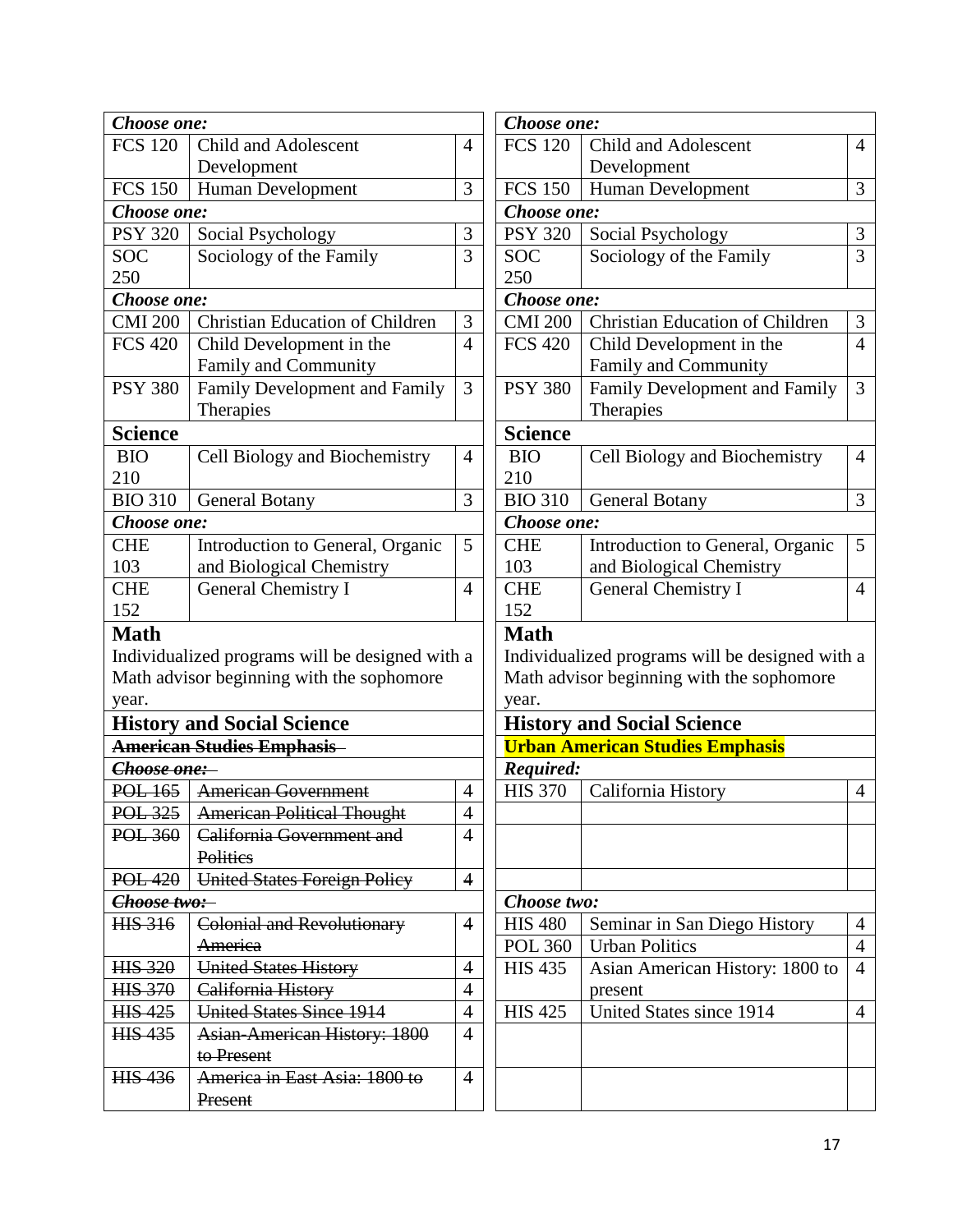| <b>Constitutional Emphasis</b>                |                                   |                         |  |
|-----------------------------------------------|-----------------------------------|-------------------------|--|
| $POL-325$                                     | <b>American Political Thought</b> | 4                       |  |
| Choose one:                                   |                                   |                         |  |
| <del>HIS 316</del>                            | <b>Colonial and Revolutionary</b> |                         |  |
|                                               | America                           |                         |  |
| $POL$ 165                                     | <b>American Government</b>        |                         |  |
| POL 320                                       | <b>United States History</b>      |                         |  |
| <del>Choose one:</del>                        |                                   |                         |  |
| <b>POL 341</b>                                | Campaigns and Elections in an     | 4                       |  |
|                                               | Electronic Age                    |                         |  |
| <b>POL 380</b>                                | Congress and the Presidency       | 4                       |  |
|                                               | <b>International Emphasis</b>     |                         |  |
| <del>Choose one:-</del>                       |                                   |                         |  |
| <b>POL 230</b>                                | Introduction to International     | 4                       |  |
|                                               | <b>Relations</b>                  |                         |  |
| <b>POL 290</b>                                | World Regional Geography          | $\overline{\mathbf{3}}$ |  |
| <b>SOC</b>                                    | <b>Cultural Anthropology</b>      | 3                       |  |
| 201                                           |                                   |                         |  |
| Choose two:                                   |                                   |                         |  |
| <b>POL 435</b>                                | <b>Global Governance</b>          | 4                       |  |
| <b>POL 437</b>                                | <b>International Economics</b>    | 4                       |  |
|                                               |                                   |                         |  |
|                                               |                                   |                         |  |
| OR any of the upper-division electives in the |                                   |                         |  |
| <b>International Studies major</b>            |                                   |                         |  |
| Completion of this program partially fulfills |                                   |                         |  |
| requirements for a Teaching Credential in the |                                   |                         |  |
| State of California. Refer to the School of   |                                   |                         |  |
| Education Web site for further information.   |                                   |                         |  |

|                    | <b>International Studies Emphasis</b> |   |  |
|--------------------|---------------------------------------|---|--|
| <i>Choose one:</i> |                                       |   |  |
|                    |                                       |   |  |
| <b>POL 230</b>     | Introduction to International         | 4 |  |
|                    | Relations                             |   |  |
| <b>POL 290</b>     | World Regional Geography              | 3 |  |
| SOC                | <b>Cultural Anthropology</b>          | 3 |  |
| 201                |                                       |   |  |
| Choose two:        |                                       |   |  |
| <b>POL 435</b>     | <b>Global Governance</b>              | 4 |  |
| <b>POL 437</b>     | <b>International Economics</b>        | 4 |  |
| <b>HIS 355</b>     | Modern Middle East                    | 4 |  |
| <b>HIS 415</b>     | Europe and the World                  | 4 |  |
|                    |                                       |   |  |

| <b>Pre-Business Emphasis</b>                         |                                             |   |  |  |
|------------------------------------------------------|---------------------------------------------|---|--|--|
| <b>ECO320</b>                                        | Urban Economics OR<br>$\mathcal{D}_{\cdot}$ |   |  |  |
| <b>BUS382</b>                                        | Entrepreneurship                            |   |  |  |
| <b>BUS212</b>                                        | Management<br>4                             |   |  |  |
| <b>ACC201</b>                                        | Principles of Accounting<br>4               |   |  |  |
| <b>BUS313</b>                                        | Administrative<br>4                         |   |  |  |
|                                                      | Communication                               |   |  |  |
| <b>Media Communication Emphasis</b>                  |                                             |   |  |  |
| <b>COM 243</b>                                       | Intro to TV and Film production             |   |  |  |
| <b>COM 175</b>                                       | Scriptwriting for TV and Film               |   |  |  |
| <b>COM 195</b>                                       | Media Literacy                              |   |  |  |
| <b>Intercultural Communication</b><br><b>COM 365</b> |                                             | 3 |  |  |
| Completion of this program partially fulfills        |                                             |   |  |  |

Completion of this program partially fulfills requirements for a Teaching Credential in the State of California. Refer to the School of Education Web site for further information.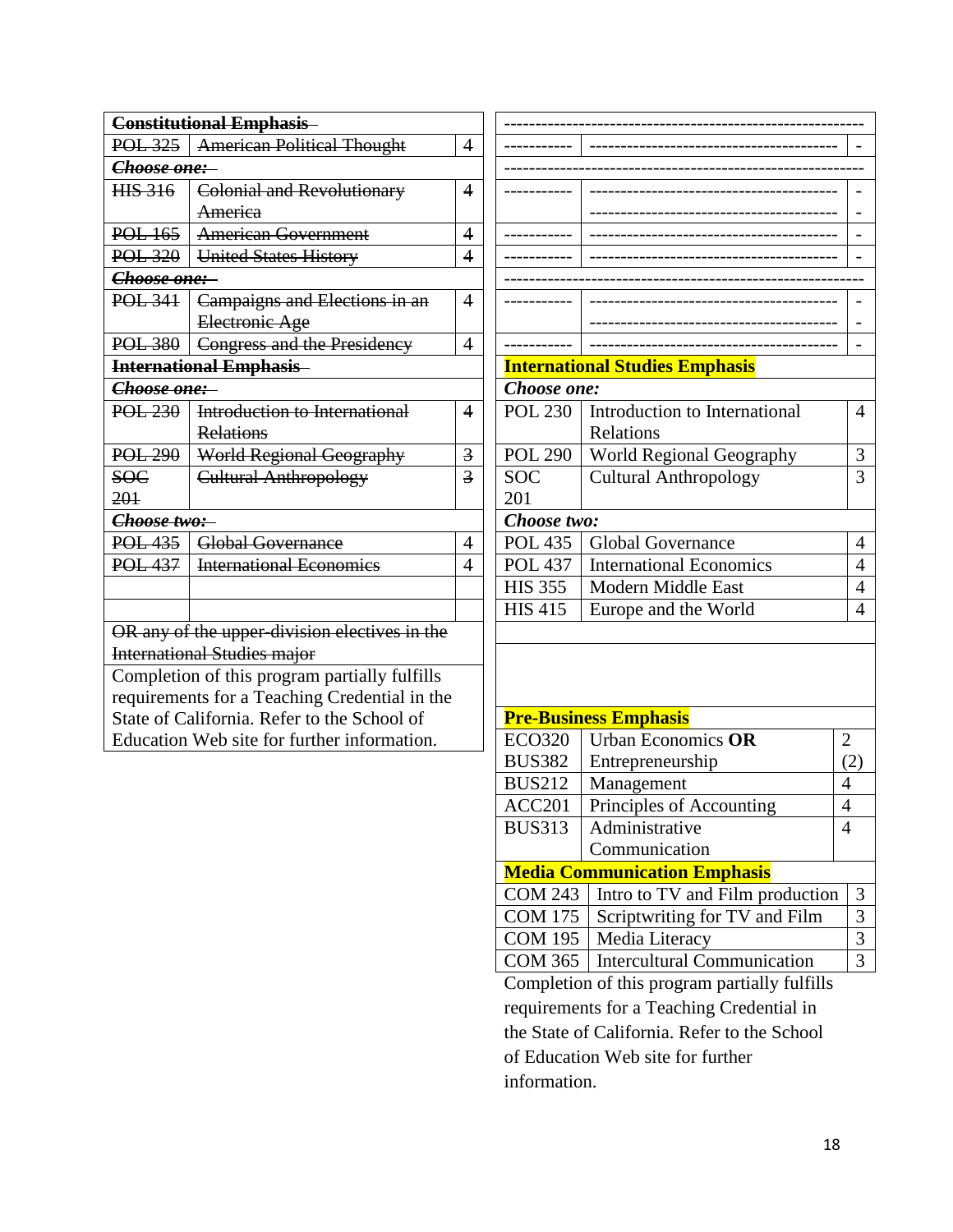### C) Syllabus for new course

# **Course Title**

*From Shape to Send: Teaching and Learning for Personal and Professional Development*

# **Course Description**

This course offers students opportunity to develop a *Personal & Professional Life-Direction Plan* integrating learning experiences and knowledge from all areas of their academic area of study, their faith, and their understanding and development of their Strengths. Utilizing an interdisciplinary focus grounded in Educational Learning/Teaching Theory and pedagogy, students explore personal and professional planning practices of self-assessment, missional or life purpose development, clarification and development of Core Values and Belief statements, and professional perspectives typical of their major course of study. Students will be required to select a faculty mentor from the student's major.

# **Student Learning Outcomes**

# *Students will:*

- 6. Develop a *Personal & Professional Life-Direction Plan* integrating learning experiences and knowledge from their major and all areas of their academic study, their faith, and their understanding and development of their Strengths
- 7. Demonstrate and utilize a *research-based focus* for work, personal life, and interests
- 8. Demonstrate **ability to speak to a variety of audiences** in a clear, coherent, and organized manner
- 9. **Write clearly and coherently** for a diverse range of audiences and purposes
- 10. Discern and address **moral and spiritual foundations for living and implications for teaching and learning**

### **Course Foundations**

- Grounded in Educational Learning/Teaching Theory and pedagogy
- Inclusive of all academic concentrations
- Prepatory for all professional endeavors
- Integration of Faith, Strengths, and academic area of study
- Developing leaders, project managers, trainers, coaches, mentors and developer
- Selection of a personal mentor from their major department for personal/professional reflection

Building on the Course Foundations six key content areas will be the focus of the course and for student learning: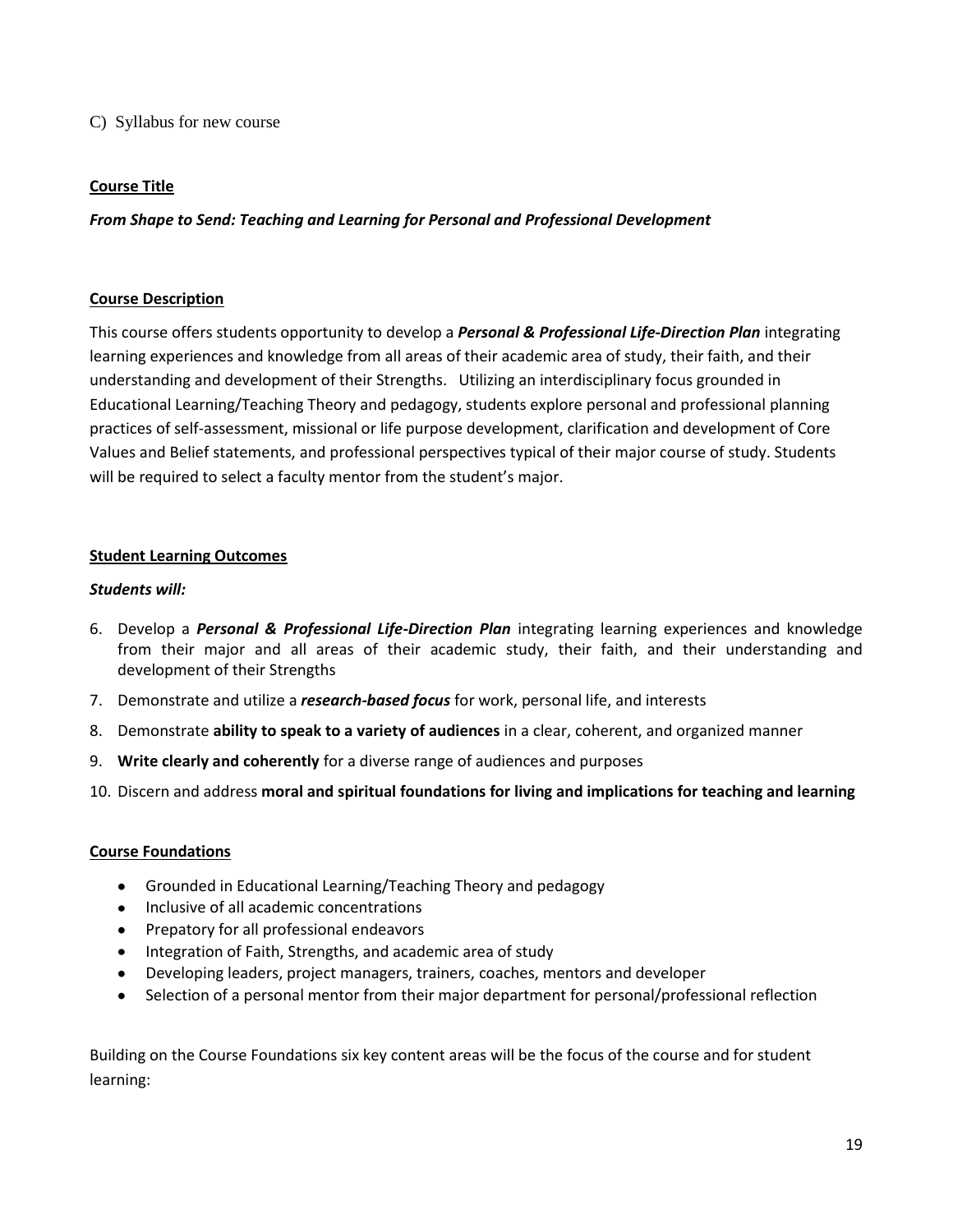# **Six Key Content Areas for Instructional Focus and Learning**

- 1) Self Reflection and Assessment
- 2) Developing a Life Purpose Statement
- 3) Establishing Personal Core Value
- 4) Clarifying Personal/Professional Beliefs
- 5) Developing *Life-Directive Summary Statement*
- 6) Creating a *Personal-Professional Life-Direction Plan*

The course content will include a strong focus of the integration of self-assessment and reflection, faith, integration of academic content from their area of study, and professional goals and life planning. Students will focus on the development of foundational *life patterns* as they explore their professional goals and anticipated life pursuits.

### **Foundational living patterns for in becoming/being an effective person/professional with purpose**

- *1st.* Increased **self awareness**
- *2nd.* Increased **Personal Reflection**
- *3rd.* Living in your **strengths**
- *4th.* **Mentoring** and **Being mentored**
- *5th.* Utilizing a **research-based focus** in your work, personal life, and interests
- *6th.* Commitment to **life-long learning** increasing knowledge and skill as a professional learner

### **Professional Foundations for Reflection and Development:**

| 1st. Focus on the profession      | learning what it means to truly be in their profession        |
|-----------------------------------|---------------------------------------------------------------|
| 2nd. Focus on the professional    | learning what it means to be a professional                   |
| 3rd. Focus on the Purpose         | learning the reasons, aims, and goals of the profession       |
| 4th. Focus on the Beliefs         | learning the philosophical perspective(s) of the profession   |
| 5th. Focus on the Important Names | learning the significant professionals past and present       |
| 6th. Focus on the History         | learning the events and trends that shaped the profession     |
| 7th. Focus on the Issues          | learning the historical and emergent topics in the profession |

### **Signature Assignment –** *Personal-Professional Life-Direction Plan* **Project**

The Signatures Assignment is a written document that includes five (5) key components for the development of a written *Personal-Professional Life-Direction Plan*. It is in essence a professional portfolio, 5-10 pages in length including all five sections as one document. The *Personal-Professional Life-Direction Plan* should include these five components:

- i. A written personal **Life-Directive Summary Statement** 1-2 sentences in length, succinct, clear and personal. The Summary Statement should be placed on the first page of your Portfolio.
- ii. A list of 5-8 **Core Personal and Professional Values**.